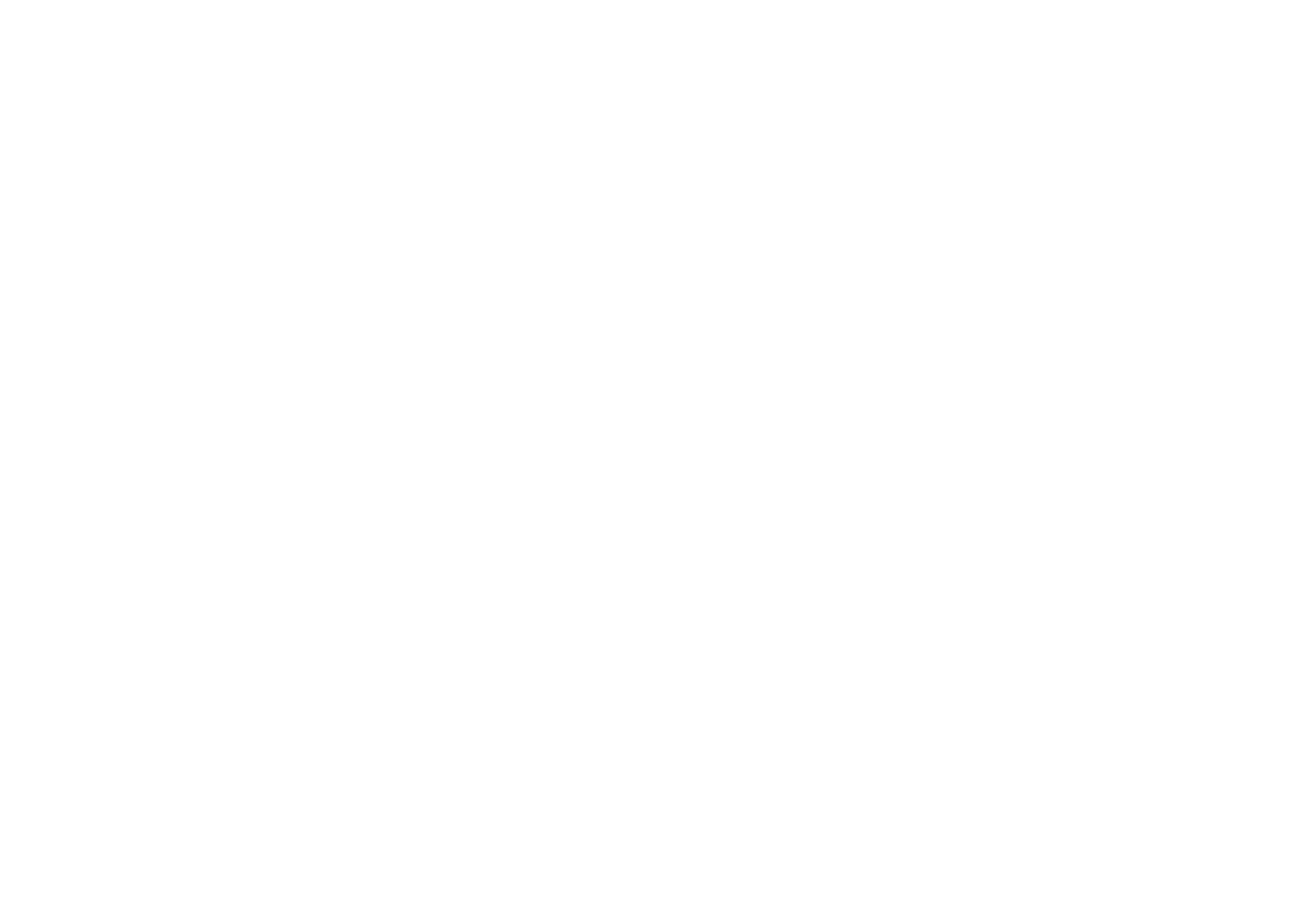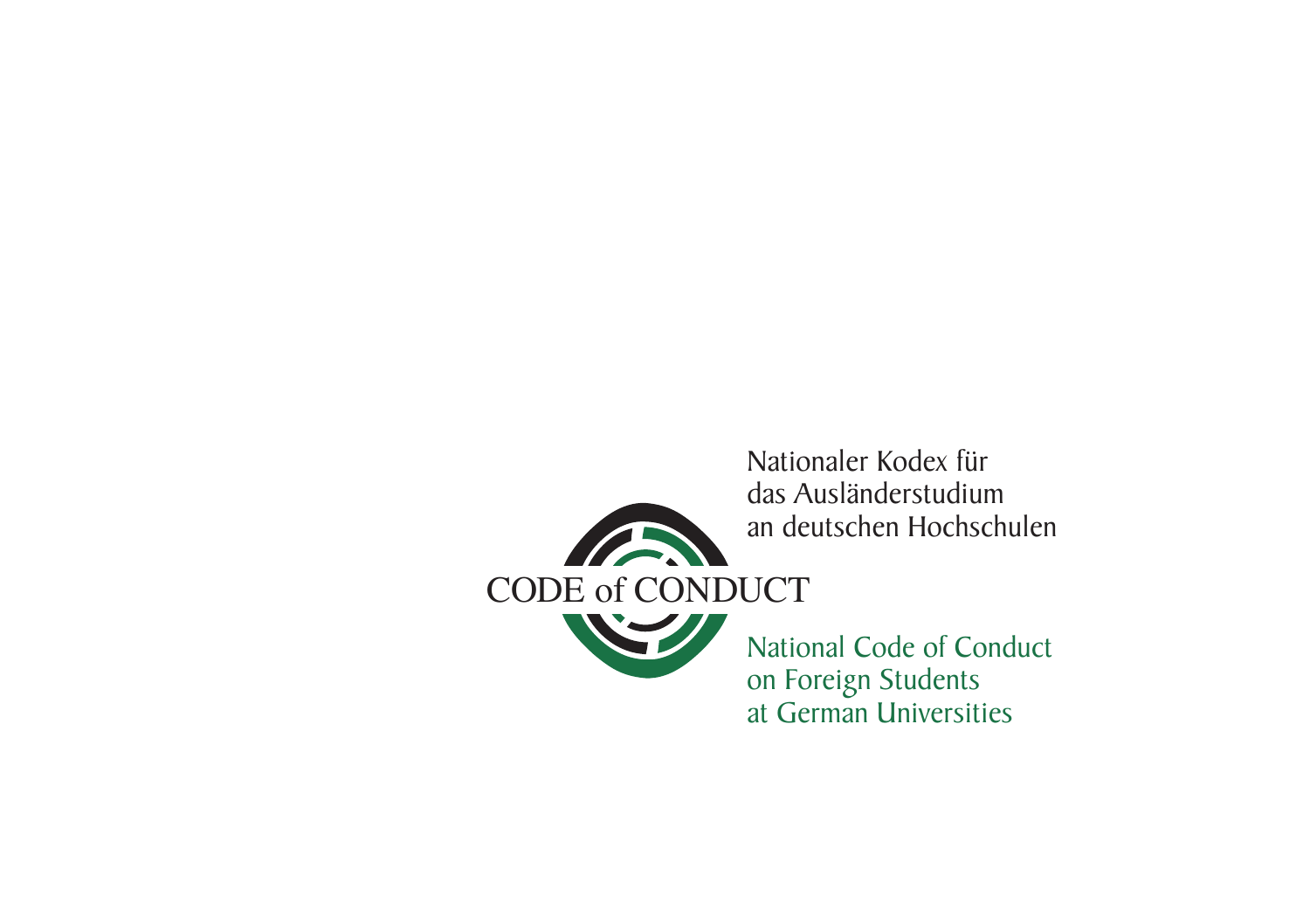#### Liebe Leserinnen und Leser,

jährlich beginnen knapp 60.000 internationale Studierende, Doktoranden oder Postgraduierte ein Studium in Deutschland. Hinzu kommen tausende Austauschstudenten, die für kurze Zeit eine Hochschule in Deutschland besuchen. Insgesamt sind rund 180.000 ausländische Studierende an einer deutschen Hochschule eingeschrieben.

Diese Personen bereichern die Forschung und Lehre und tragen auf allen Ebenen zur Internationalisierung der Hochschullandschaft bei. Viele von ihnen werden zukünftig Schlüsselpositionen in Politik, Wirtschaft und Wissenschaft einnehmen. Sie werden als Botschafter für ein Studium in Deutschland und für ein Studium an ihrer deutschen Hochschule auftreten – sofern sie das Studium in Deutschland als eine fachliche und persönliche Bereicherung erleben.

Dazu soll der Nationale Kodex für das Ausländerstudium an deutschen Hochschulen einen Beitrag leisten. Die unterzeichnenden Hochschulen verpflichten sich, den ausländischen Gästen eine gute Beratung und besondere Betreuung vor und während ihres Studiums zu gewähren. Der Kodex regelt, wie ausländische Studierende über das Studium informiert werden, wie ihre Zulassung abläuft und welche fachliche, sprachliche und soziale Betreuung

#### Dear Readers

Almost 60,000 international undergraduate, doctoral and postgraduate students begin their studies in Germany every year. In addition, German universities welcome thousands of exchange students for short-term study visits. This amounts to around 180,000 foreign students enrolled at German universities.

These foreign academics enrich research and instruction in Germany and contribute to the internationalisation of German universities at all levels. Many of them go on to fill key positions in politics, business and science. They become ambassadors who encourage others to pursue academic degrees in Germany and at their German alma mater – granted their education in Germany was a professionally and personally enriching experience.

This is what the National Code of Conduct on Foreign Students at German Universities aims to ensure. The signatory universities undertake to provide their international guests with high-quality advising and support services prior to and during their studies. The National Code of Conduct mandates how foreign students are informed about their degree programmes, how admission procedures are applied and what academic, language and social support they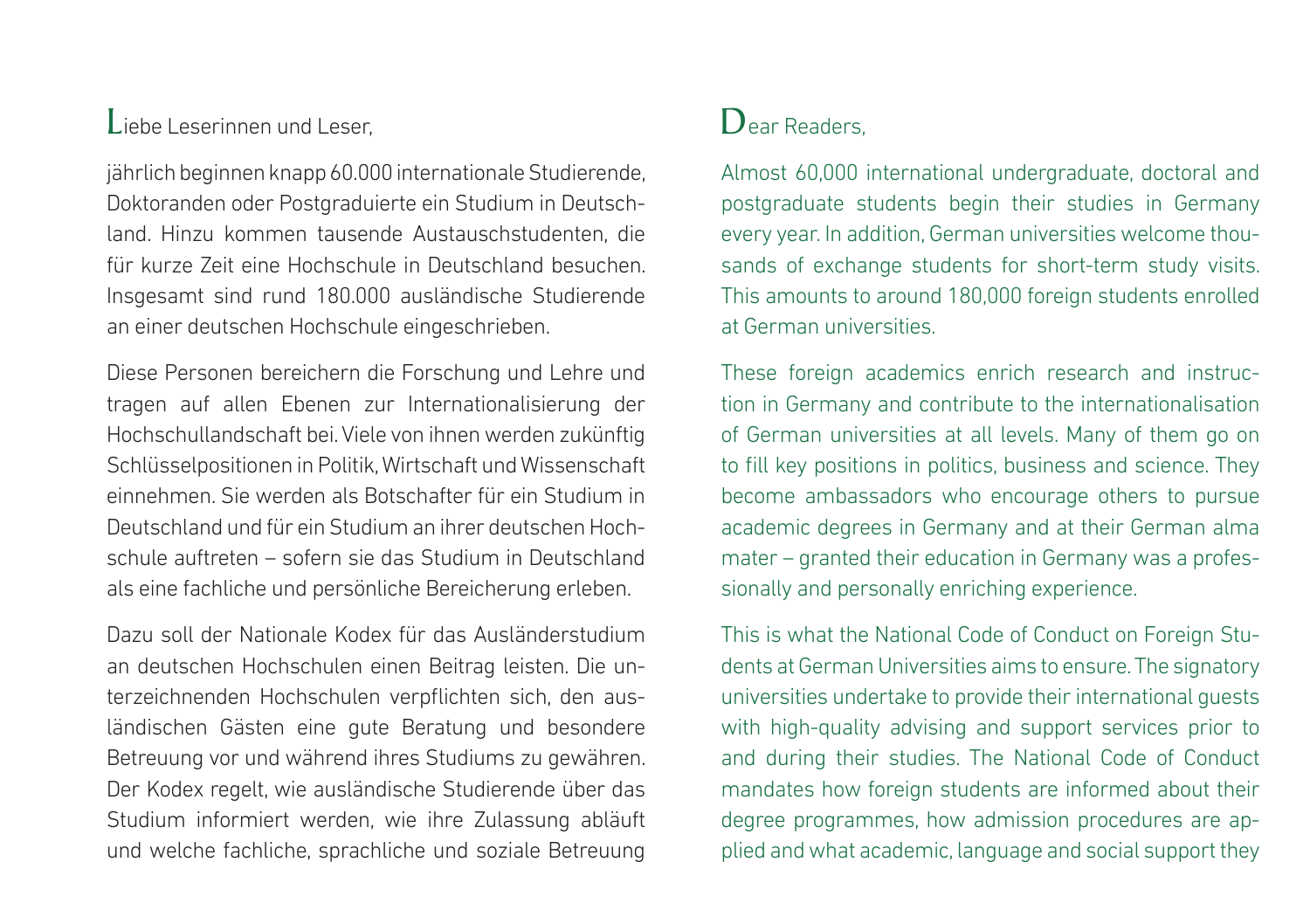sie erwarten dürfen. Die Selbstverpflichtungserklärung der Hochschulen definiert damit erstmals gemeinsame Qualitätsstandards für das Ausländerstudium. Hochschulen, die dem Kodex beitreten, verpflichten sich zu dessen Erfüllung. Sie richten eine Beschwerdestelle in der Hochschule ein, an die sich die Studierenden wenden können. Davon profitieren auch die Hochschulen, denn sie erfahren so, welche Wünsche, Anfragen oder Beschwerden die Gäste aus dem Ausland haben und können ihr Angebot dementsprechend anpassen.

Der Kodex schafft Transparenz – für Studierende und Hochschulen – und ist somit auch ein wichtiges Instrument für die Außendarstellung und das internationale Marketing der Hochschulen im Wettbewerb um die klugen Köpfe aus aller Welt.

can expect. This voluntary agreement is the first of its kind to define common standards of quality for foreign students. The universities, which adopt the code, pledge to meet its conditions. An important condition requires that each university establish a contact office, to which students may turn with complaints or concerns. By encouraging their foreign guests to offer suggestions, ask questions or share grievances, universities stand to benefit as this will enable them to adjust their programmes accordingly.

The Code of Conduct creates transparency – for both students and universities – which makes it an important instrument for the universities' reputation and international marketing efforts in competition for the world's brightest minds.

Dr. Christian Bode

Christian Bode

*Generalsekretär des DAAD Secretary General of the German Academic Exchange Service*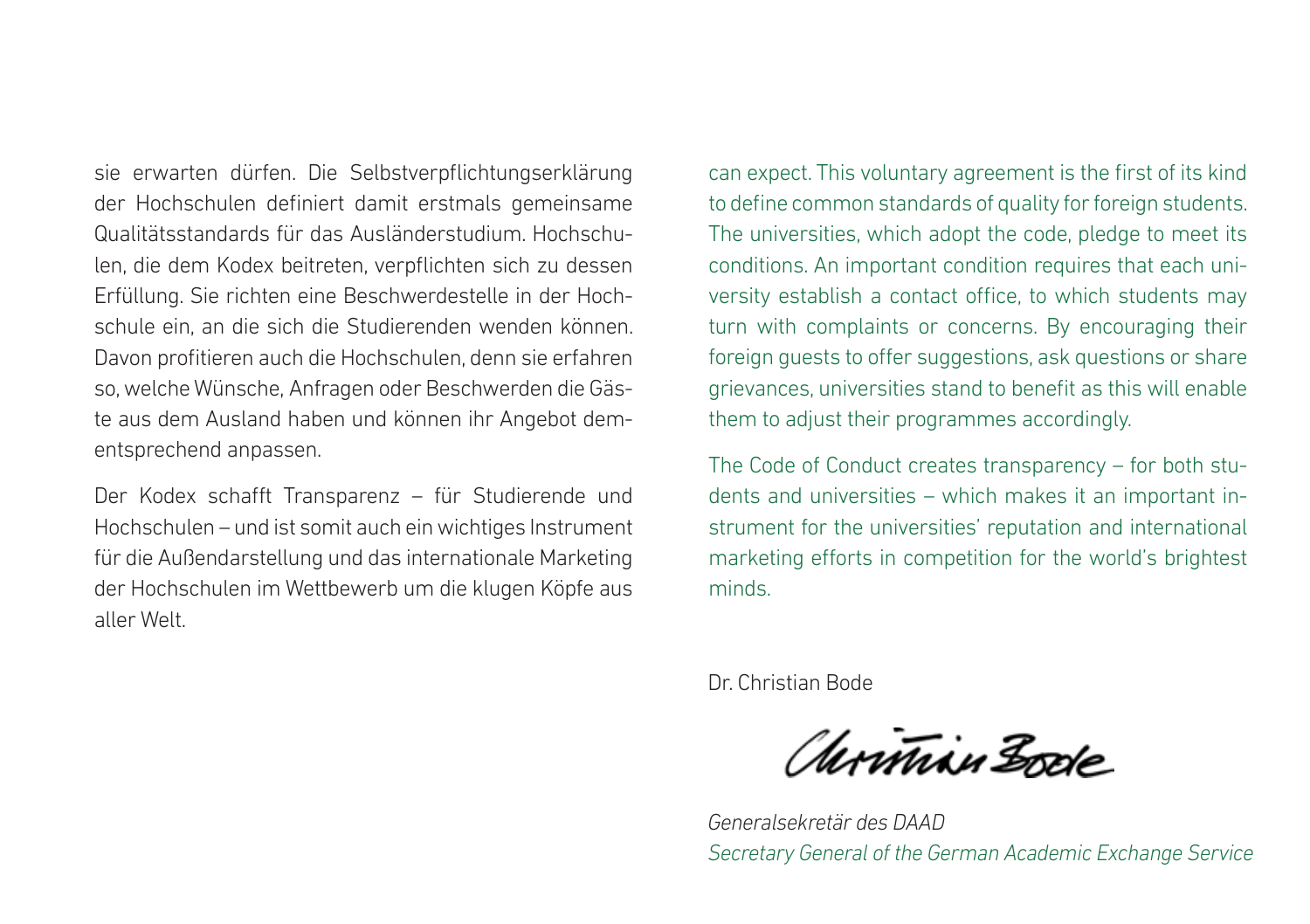#### Liebe Leserinnen und Leser,

vor dem Hintergrund der zunehmenden Internationalisierung des Bildungs- und Forschungsbereiches haben sich die deutschen Hochschulen gern dem Ziel verpflichtet, internationalen Studierenden und Wissenschaftlerinnen und Wissenschaftlern an ihren Einrichtungen attraktive Studien- und Karriereangebote und gastfreundliche Rahmenbedingungen zu bieten. Die Hochschulrektoren konferenz (HRK) als Stimme der deutschen Hochschulen hat in diesem Kontext den Nationalen Kodex für das Ausländerstudium an deutschen Hochschulen verabschiedet. Ziel dieses Nationalen Kodex ist, erstmals grundlegende Standards für die Betreuung internationaler Studierender zu formulieren und damit die Qualität der Betreuung zu sichern und stetig zu verbessern.

Der Nationale Kodex dokumentiert dabei das Bekenntnis der Hochschulen, eine angemessene Betreuung als wesentliche Bedingung für den nachhaltigen Erfolg des Aufenthalts internationaler Studierender sowie Forscherinnen und Forschern an deutschen Hochschulen anzuerkennen. Die hohe Zahl der Signatare beweist zudem, dass die

#### Dear Reader

In view of the ever-increasing internationalisation of education and research, Germany's universities are pleased to commit themselves to providing international students and researchers with attractive study and career offerings plus a hospitable and inviting environment. The German Rectors' Conference (HRK), the voice of the universities, adopted the National Code of Conduct on Foreign Students at German Universities in this context. This National Code of Conduct aims for the very first time to define fundamental standards on supporting and advising international students and so seeks to secure and constantly enhance the quality of the support provided.

At the same time, the National Code of Conduct documents the universities' dedication to acknowledging appropriate support and advice as essential conditions for the sustainable success of international students and researchers completing a stay at Germany's universities. The large number of signatories further proves that the German higher education institutions are not only prepared and willing to create the necessary conditions for successful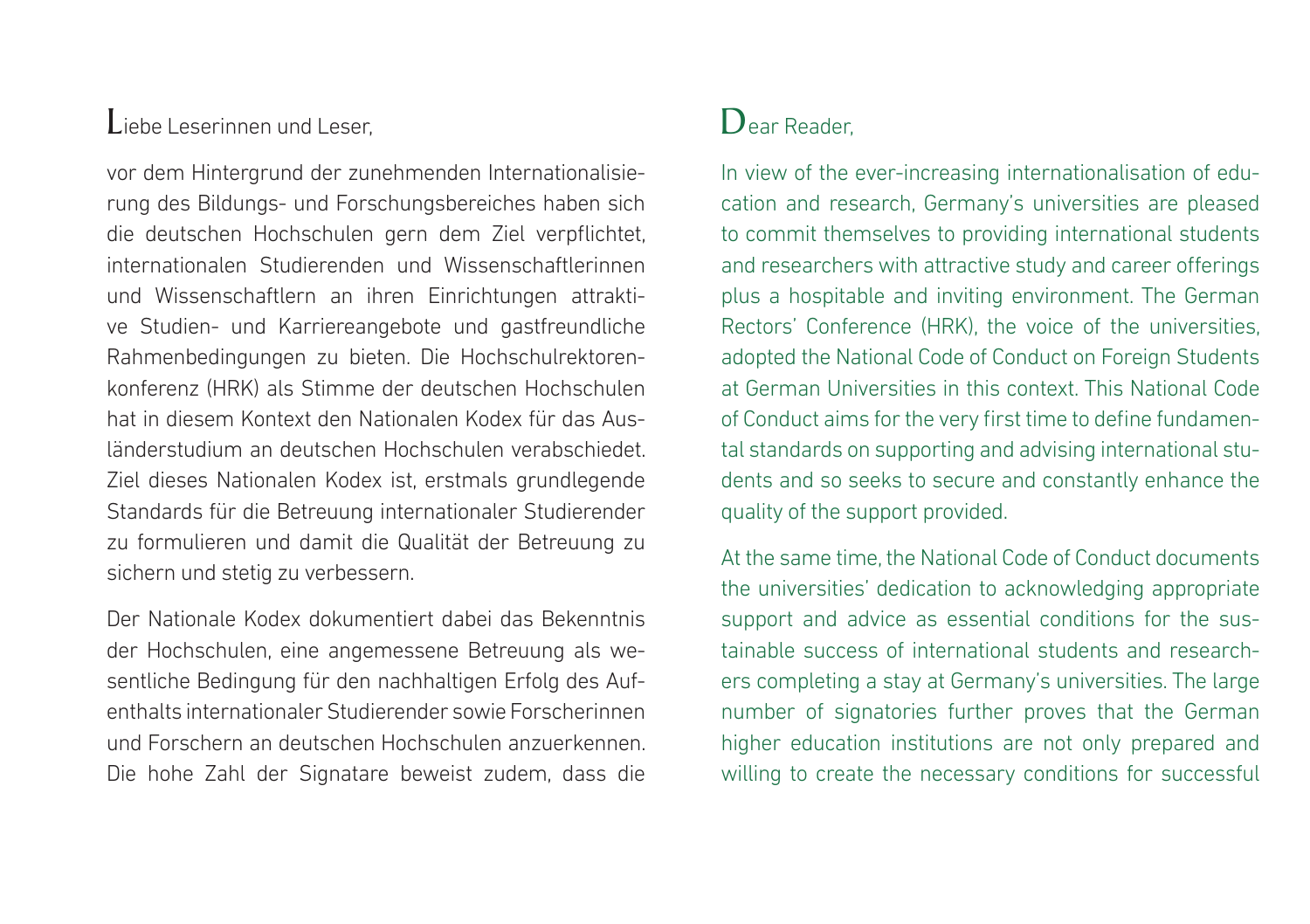deutschen Hochschulen nicht nur bereit sind, die erforderlichen guten Betreuungsverhältnisse zu schaffen, sondern in einer stärkeren Internationalisierung auch Chancen für die eigene erfolgsorientierte Zukunftsgestaltung sehen.

Als Interessenvertretung der deutschen Hochschulen wird die HRK die Weiterentwicklung des Nationalen Kodex aktiv unterstützen. In diesem Sinne laden wir Sie herzlich ein, sich an dieser Weiterentwicklung zu beteiligen und freuen uns auf Ihre Anregungen.

studies and research, but also see greater internationalisation as opening up further opportunities for their own future development.

The HRK, in its capacity as the representative body of the German universities, will actively support the continuing development of the National Code of Conduct. It is in this sense that we cordially invite you to come and contribute to this continuing development and look forward to receiving your ideas and suggestions.

Dr. Thomas Kathöfer<br> $V_{\text{A}}$   $V_{\text{A}}$   $V_{\text{A}}$   $V_{\text{A}}$ 

*Generalsekretär der Hochschulrektorenkonferenz (HRK) Secretary General of the German Rectors' Conference*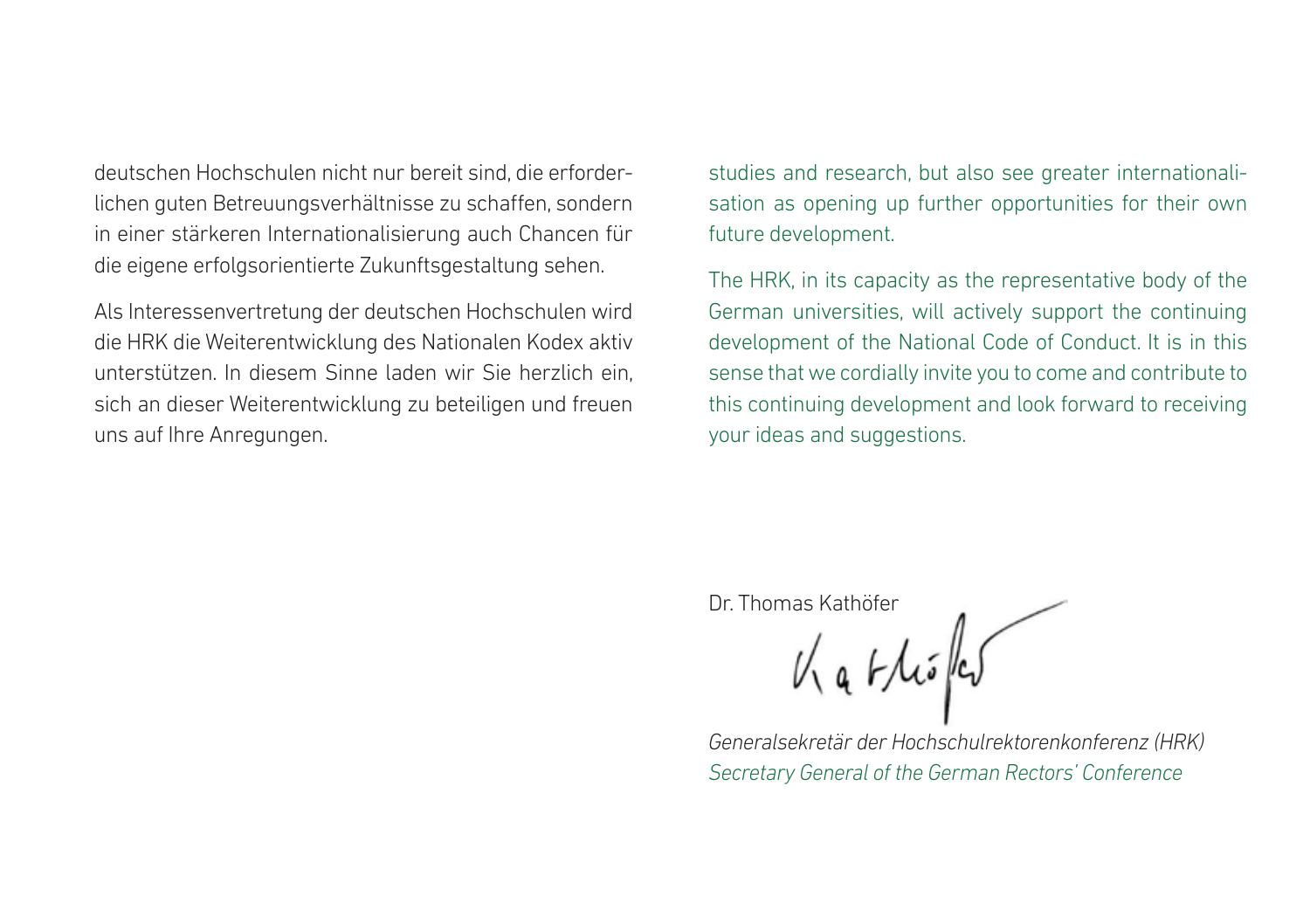

# Präambel

Mit diesem "Nationalen Kodex für das Studium von Ausländern an deutschen Hochschulen" bekräftigen die Hochschulen ihr nachhaltiges Interesse an qualifizierten internationalen Studierenden, Doktoranden und (Nachwuchs-) Wissenschaftlern.

Ziel des Kodex ist es, gemeinsame Mindeststandards für die Bereiche "Information und Werbung, Zulassung, Betreuung und Nachbetreuung" festzulegen, auf deren Einhaltung sich internationale Studienbewerber verlassen können. Leitender Gedanke ist dabei, den internationalen Studierenden**<sup>1</sup>** , wo immer möglich, dieselben Rechte einzuräumen wie deutschen und ihnen gleichgestellten EU-Studierenden und ihnen darüber hinaus diejenigen Hilfen anzubieten, die sie als ausländische Gäste besonders benötigen. Die im Folgenden formulierten Mindeststandards sind schon derzeit an den deutschen Hochschulen nahezu durchgängig erfüllt, viele Hochschulen gehen mit ihren Angeboten deutlich darüber hinaus und werden das auch weiterhin tun.

**<sup>1</sup>** Studierende mit ausländischer Nationalität, die ihre Sekundarschulausbildung außerhalb Deutschlands erlangt haben und an einem Studienprogramm teilnehmen.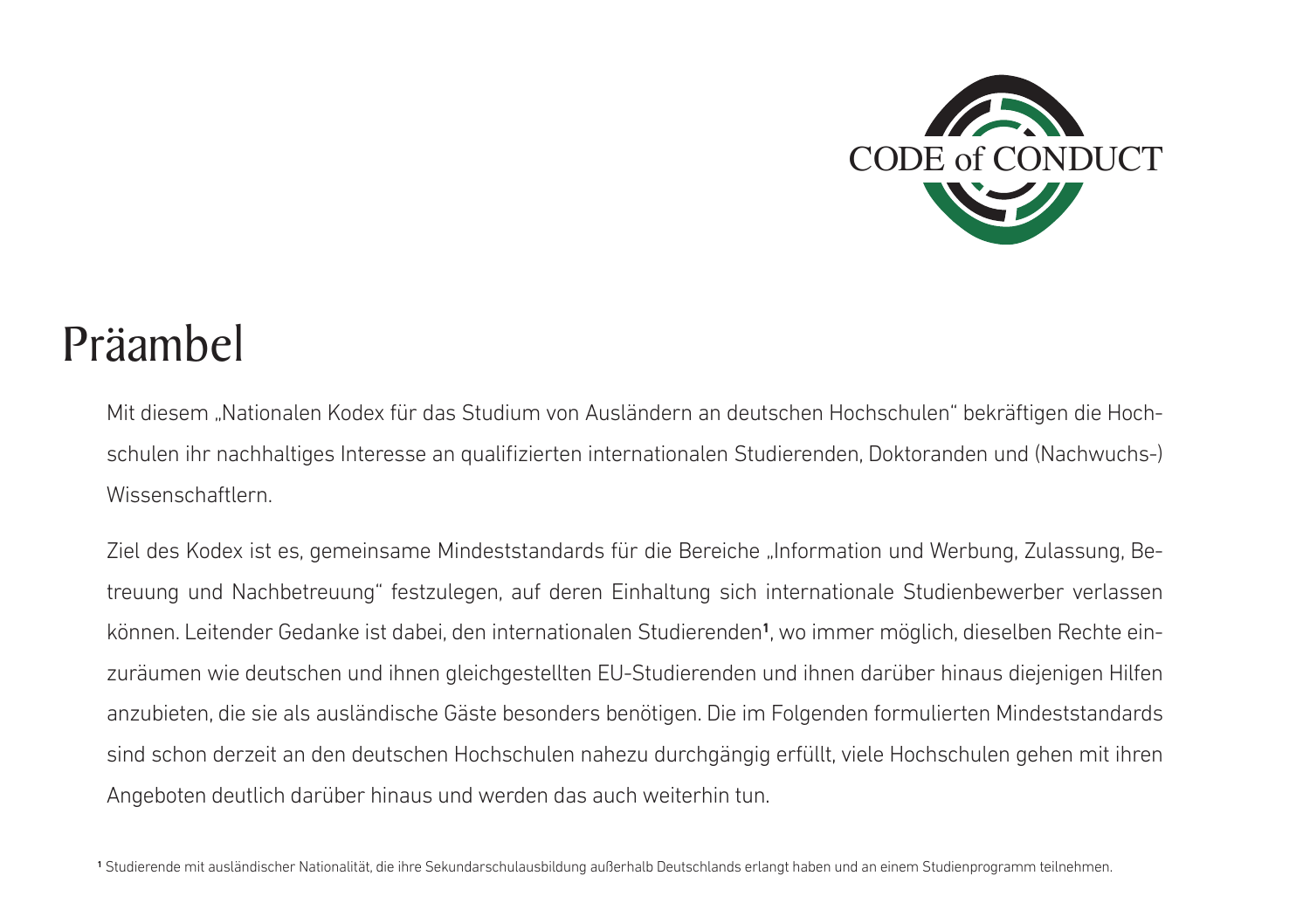# Preamble

In adopting this "National Code of Conduct on Foreign Students at German Universities" the universities reaffirm their sustained interest in attracting and hosting qualified international students, doctoral students and (young) scientists and researchers.

The Code of Conduct aims to establish a "set of common minimum standards" in the fields of "Information and Marketing, Admissions, Supervision, Support and Advice, plus Follow-up Services", on which international students can rely. The guiding principle is, wherever possible, to grant international students**<sup>1</sup>** the same rights as are available to German or EU students and, over and above this, to offer them the services and assistance that they particularly need as foreign guests. While the minimum standards defined in the following have already been introduced at practically all German universities, many higher education institutions offer services that extend beyond this, and will continue to do so.

**<sup>1</sup>** Students who are foreign nationals and gained their secondary school-leaving certificate outside Germany and who are enrolled in a degree programme.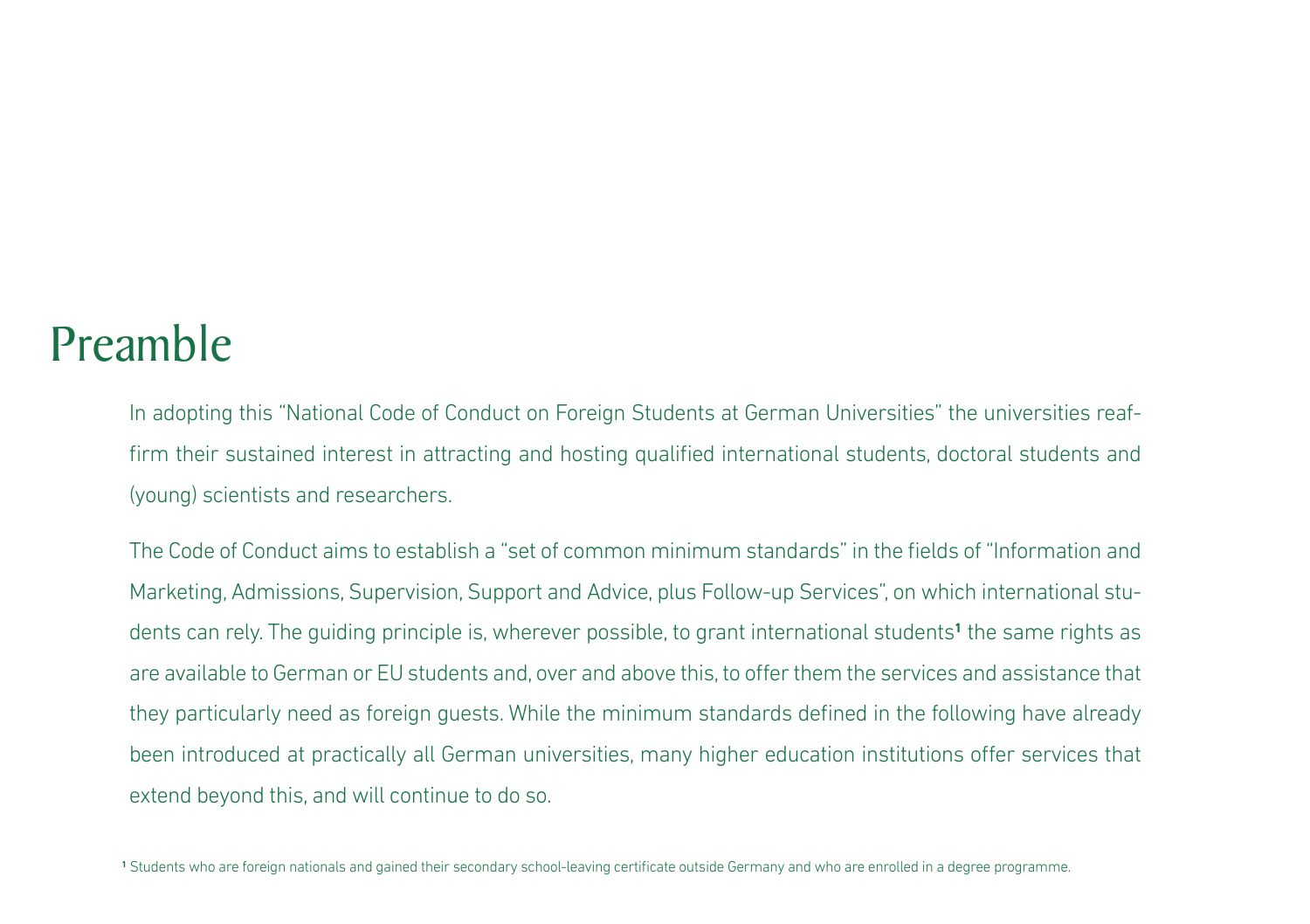## I. Information, Beratung und Werbung

- 1. Die Hochschulen verpflichten sich,
	- › über ihr Studienangebot,
	- › über die Zulassungsvoraussetzungen und das Zulassungsverfahren und die dabei ggf. anfallenden Kosten,
	- › über die örtlichen Studien- und Lebensbedingungen umfassend zu informieren, möglichst auch in Englisch sowie ggf. in anderen verbreiteten Fremdsprachen, und dabei auf die wichtigsten überregionalen Informationsquellen für das Ausländerstudium zu verweisen (links), insbesondere
	- › der Hochschulrektorenkonferenz (HRK) www.hochschulkompass.de
	- › des Deutschen Akademischen Austauschdienstes (DAAD) www.daad.de/deutschland
	- › des Bundesministeriums für Bildung und Forschung (BMBF) www.bmbf.de
	- › der Kultusministerkonferenz (KMK) www.kmk.org
	- › des Akkreditierungsrates www.akkreditierungsrat.de

# I. Information and Marketing

- 1. The universities herewith commit themselves to providing comprehensive information, preferably also in English, and, where appropriate, in other common foreign languages, too,
	- › on the studies they offer
	- $\rightarrow$  on the admissions requirements and the admissions process, as well as on any costs that may accrue as a result, and
	- › on the local study and living conditions

thereby also referring to the most important national sources of information for international students in Germany (in the form of links), in particular those offered by the

- › German Rectors' Conference: Hochschulrektorenkonferenz (HRK) www.hochschulkompass.de
- › German Academic Exchange Service: Deutscher Akademischer Austausch Dienst (DAAD) www.daad.de/deutschland/index.en.html
- › Federal Ministry of Education and Research: Bundesministerium für Bildung und Forschung (BMBF) www.bmbf.de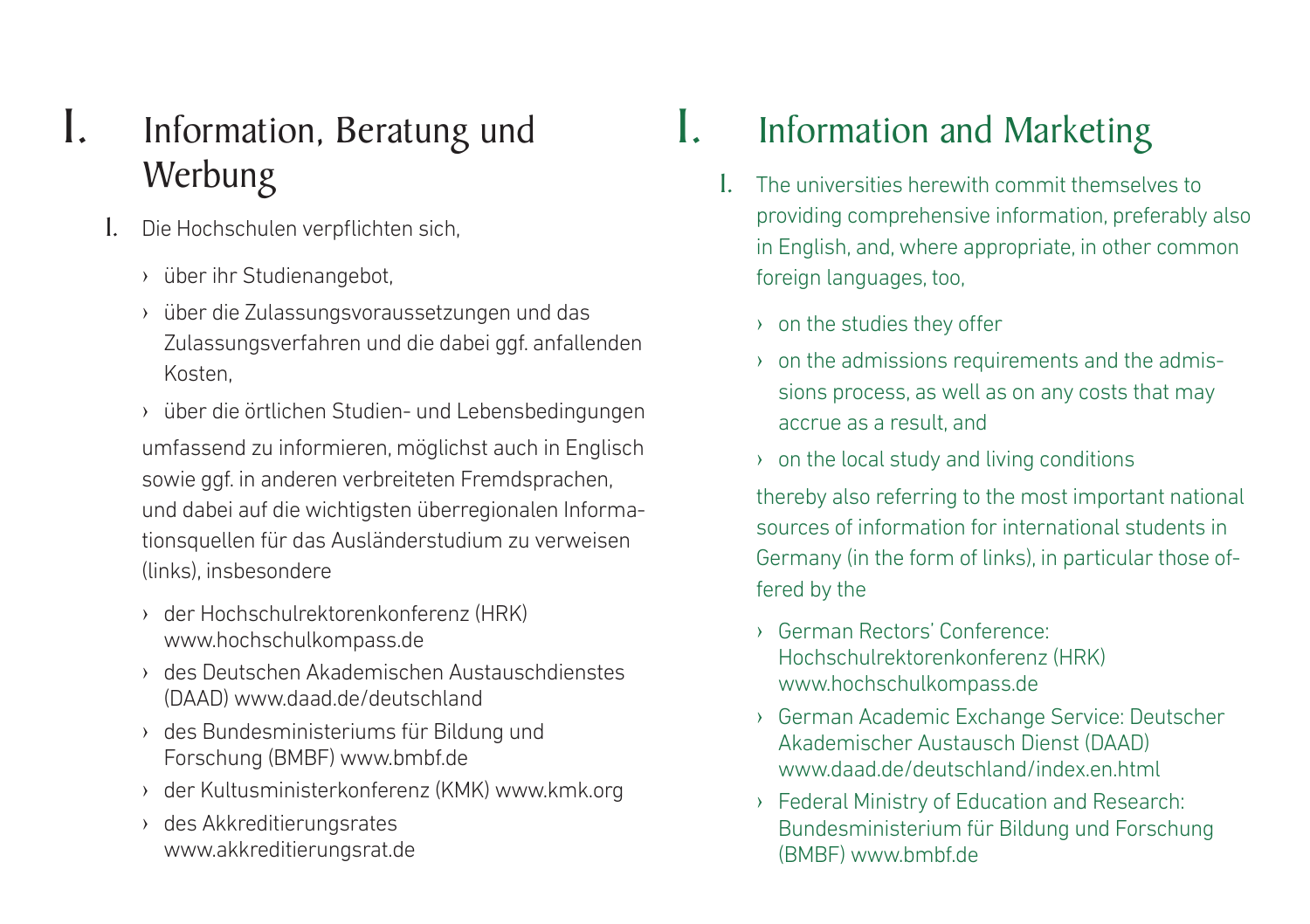- › des Deutschen Studentenwerkes (DSW) www.internationale-studierende.de
- › des Bundesverbandes Ausländischer Studierender www.bas-ev.de

Eine Zusammenstellung aller relevanten Informations-Links für Bildung, Wissenschaft und Leben in Deutschland ist über den DAAD (www.germany-opportunities.de) erhältlich.

2. Die Information über die von der Hochschule angebotenen Studiengänge und sonstigen Studienprogramme**<sup>2</sup>** enthält eine klare Beschreibung der durch einen erfolgreichen Abschluss vermittelten Kenntnisse, Fähigkeiten und beruflichen Qualifikationen, ggf. auch über die mit dem Abschluss verbundenen Berechtigungen zur Ausübung bestimmter beruflicher Tätigkeiten in Deutschland und der Europäischen Union. Sie gibt an, von welcher Stelle der Studiengang akkreditiert und von welchem Landesministerium er ggf. genehmigt worden ist.

- › Standing Conference of the Ministers of Education and Cultural Affairs: Kultusministerkonferenz (KMK) www.kmk.org
- › Accreditation Council: Akkreditierungsrat www.akkreditierungsrat.de
- › German National Association for Student Affairs: Deutsches Studentenwerk (DSW) www.internationale-studierende.de
- › Federal Union of International Students in Germany: Bundesverband Ausländischer Studierender www.bas-ev.de

A list of all relevant links on education, science and research, and life and living in Germany can be obtained from the DAAD at www.germany-opportunities.de

2. The information on the degree programmes and other study programmes**<sup>2</sup>** offered by the university clearly describes the knowledge, skills and professional qualifications acquired with the degree, including, if applicable, the associated rights to practise certain occupations in Germany and the European Union. The information given specifies the body that accredited the degree programme and the state ministry that, where appropriate, approved it.

**<sup>2</sup>** Ein Studienangebot, das mit einem akademischen Grad, einer staatlichen Prüfung oder einem Zertifikat abgeschlossen wird. Das Studium kann als Präsenz- , Fern- oder Online-Studium organisiert sein.

**<sup>2</sup>** A study opportunity completed with an academic degree, a state examination or a certificate. Studies can be organised as face-to-face studies, distance studies or online studies.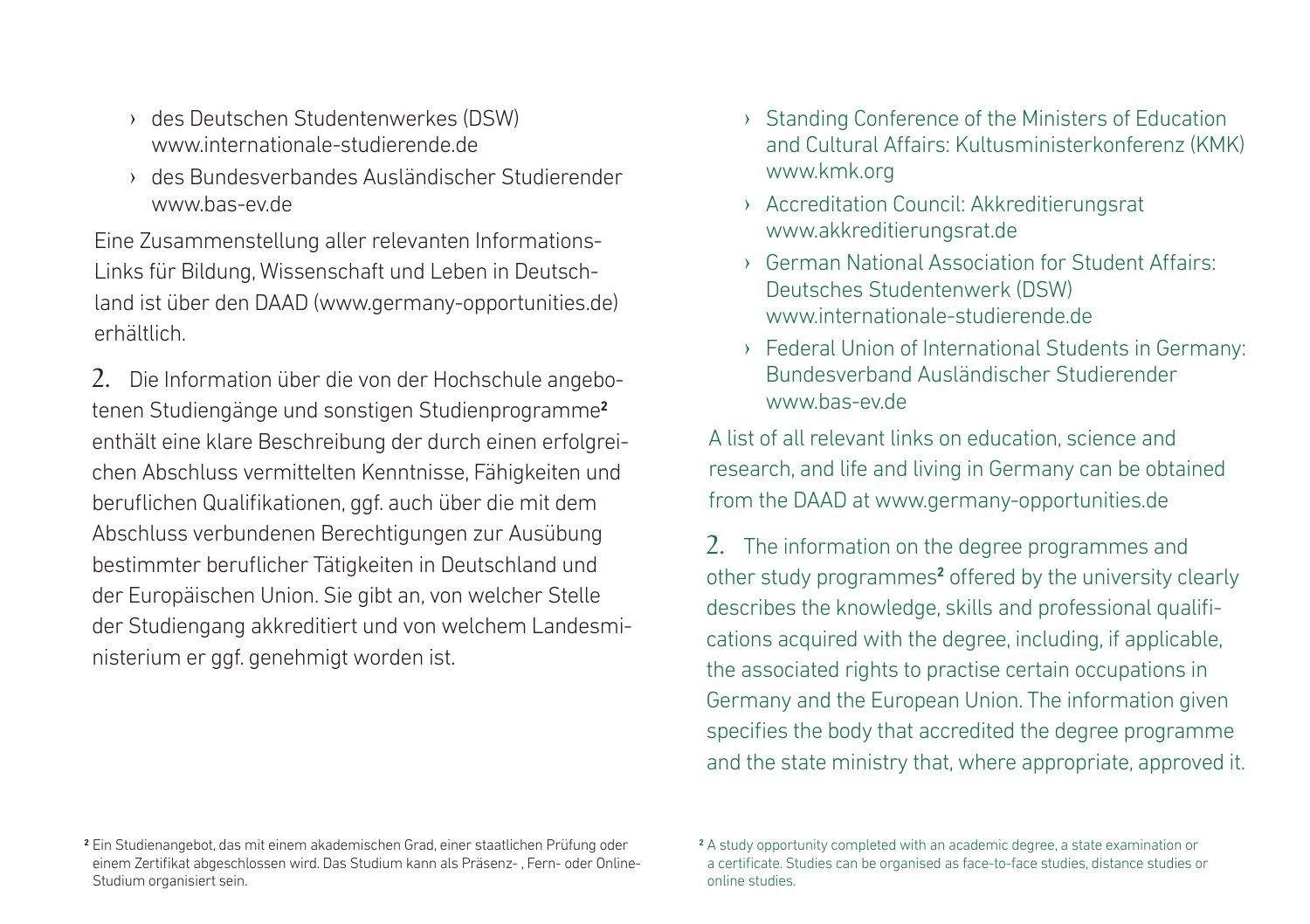3. Die Information über Studiengänge enthält auch Angaben

- › zu Art und Zahl der Leistungsnachweise und sonstigen Prüfungen,
- › zu den Sprachanforderungen,
- › zu den Vorbildungsvoraussetzungen und zum Verfahren der Anerkennung bisheriger Studien- und Prüfungsleistungen,
- › zu Kosten des Studienprogramms sowie möglichen Zusatzkosten, die mit dem Aufenthalt verbunden sind,
- › zu möglichen Gebührenerlässen und Stipendien
- › sowie zu allen wichtigen Terminen und Fristen.

4. Studienprogramme deutscher Hochschulen werden in der Regel in deutscher Sprache unterrichtet. Wird als Unterrichtssprache für den ganzen Studiengang oder einen Teil desselben eine andere Sprache, zumeist Englisch, angegeben, so stellt die Hochschule sicher, dass die Lehrkräfte über die dafür notwendigen Sprachkenntnisse und -fertigkeiten verfügen und entsprechende fremdsprachliche Unterrichtsmaterialien vorhanden sind. Für die Studierenden, die keine ausreichenden Deutschkenntnisse 3. The information on degree programmes also contains details on

- $\rightarrow$  the type and number of certificates, academic achievements and other examinations,
- › the language requirements,
- $\rightarrow$  the previous learning requirements and the recognition procedures for previous academic and examination achievements,
- $\rightarrow$  the costs of the degree programme as well as any additional costs that might arise in connection with the stay,
- › possible fee waivers, scholarships and grants, and
- › all important dates and deadlines.

4. Degree programmes offered by German universities are generally taught in German. If another language, in most cases English, is specified as the language of instruction for part or all of the degree programme, the university will ensure that the teachers have the necessary language proficiency and skills required and that appropriate foreign language teaching materials are available. For students who are not adequately proficient in the German language, any important information – including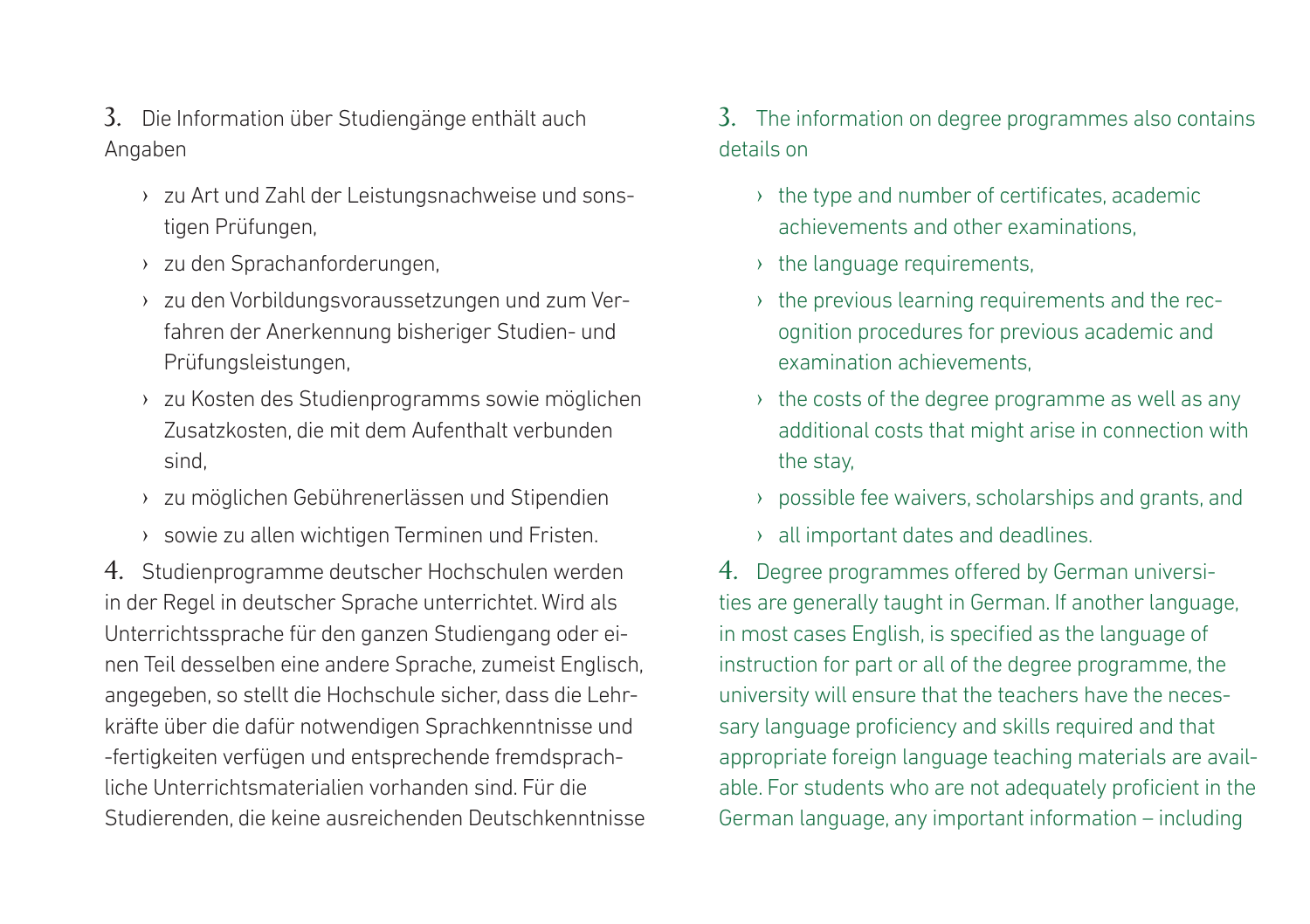besitzen, werden alle wichtigen Informationen – auch solche zum allgemeinen Hochschulalltag – in den Unterrichtssprachen bereitgestellt.

5. Soweit die Hochschule internationale Werbung für ihre Studienangebote betreibt, bleibt sie den Grundsätzen der Wahrheit und der Fairness gegenüber Mitbewerbern verpflichtet; vergleichende und Dritte herabsetzende Werbung ist nicht zulässig.

6. Nutzt die Hochschule zur Anwerbung internationaler Studierender beauftragte Agenten**<sup>3</sup>** , so sind diese auf die Einhaltung dieses Kodex zu verpflichten und bei erheblicher oder wiederholter Zuwiderhandlung von ihrem Auftrag zu entbinden. Für die Studierenden müssen die Kompetenz des Agenten und seine Vollmacht sowie die mit seiner Tätigkeit verbundenen Gebühren hinlänglich transparent sein. Die Hochschule kontrolliert die Arbeit ihrer Agenten, u.a. durch regelmäßige Befragung der internationalen Studienbewerber und Studierenden.

information on general everyday life at university – will be made available in the respective languages of instruction.

5. If the university markets its study opportunities internationally, it will respect the principles of truth and fairness towards competitors; all comparative, disparaging or denigratory advertising vis-à-vis third parties is prohibited.

6. If the university commissions agents**<sup>3</sup>** to recruit international students, these must be obliged to observe this Code of Conduct and if this requirement is substantially or repeatedly violated, they must be relieved of their mandate. The agent's competence and authority as well as any fees received by the agent in performing the given duties must be made transparent for the students. The university will monitor the work done by its agents, including by regularly interviewing or surveying its international applicants and students.

**<sup>3</sup>** Eine Einzelperson oder Einrichtung (Unternehmen), die als vermittelnde Instanz für die deutsche Hochschule bei der Beratung und Rekrutierung von internationalen Studierenden im Ausland und Inland tätig ist.

**<sup>3</sup>** An individual or institution (business) acting in an intermediary capacity on behalf of the university in advising and recruiting international students at home and abroad.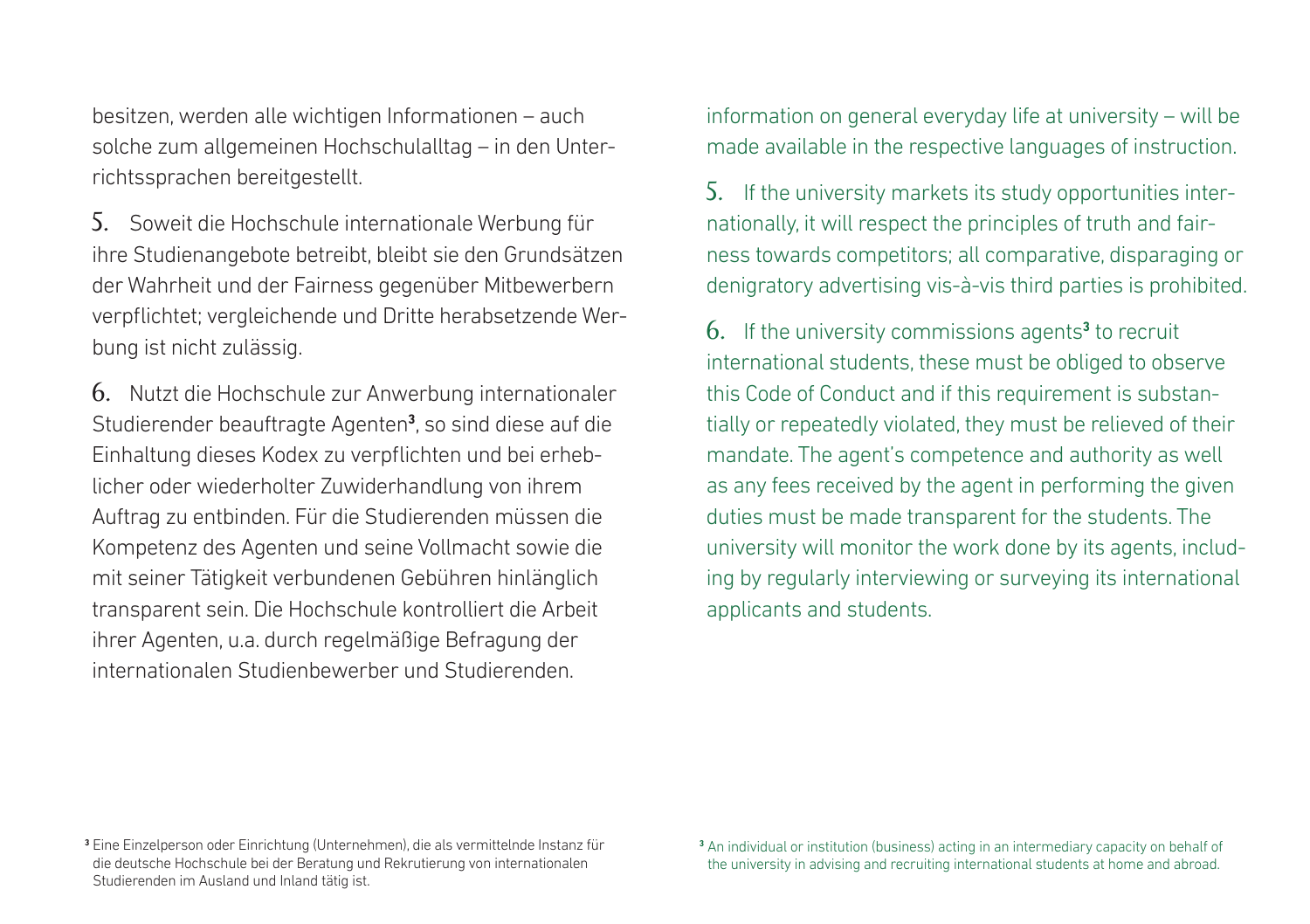# II. Zulassung und Einstufung

1. Die Entscheidung über die Zulassung internationaler Studierender obliegt im Rahmen der rechtlichen Vorschriften grundsätzlich der einzelnen Hochschule, die auch die Zulassungsbedingungen und insbesondere die Auswahlkriterien in Zulassungssatzungen regelt, deren Inhalt allgemein zugänglich dokumentiert wird. Bei Studiengängen, die wegen bundesweit geltender Zulassungsbeschränkungen in zentrale Auswahlverfahren einbezogen sind, werden die Studienanfängerplätze für Deutsche und ihnen gleichgestellte Ausländer aus EU-Mitgliedsstaaten von einer zentralen Servicestelle vergeben.

2. Die Hochschule kann die Vorprüfung, ob die Bewerbung vollständig ist und ob die formalen Zulassungsvoraussetzungen erfüllt sind (formale Zulassungsfähigkeit) an Dritte, insbesondere an den Hochschul-Verein "uni-assist" e.V., übertragen und die Bearbeitung von der Zahlung eines angemessenen Kostenbeitrags abhängig machen.

# II. Admission and Placement

1. In all cases the decision on the admission of international students lies with the individual university within the scope of the legal provisions. The university also governs the admissions conditions and, in particular, the selection criteria in admissions regulations, whose content is documented in a generally accessible form. Where degree programmes have been included in central selection procedures on account of nationwide applicable admissions restrictions, places for German and equivalently qualified undergraduate students from EU member states will by allocated by a Joint University Admissions Service Centre (Servicestelle für Hochschulzulassung: www.hochschulstart.de) .

2. The university may transfer responsibility for the initial check to determine whether the application is complete and the formal admissions requirements have been met (formal eligibility) to a third party, in particular, an association established by German universities called "uni-assist" e.V., and may charge an appropriate fee for processing the application.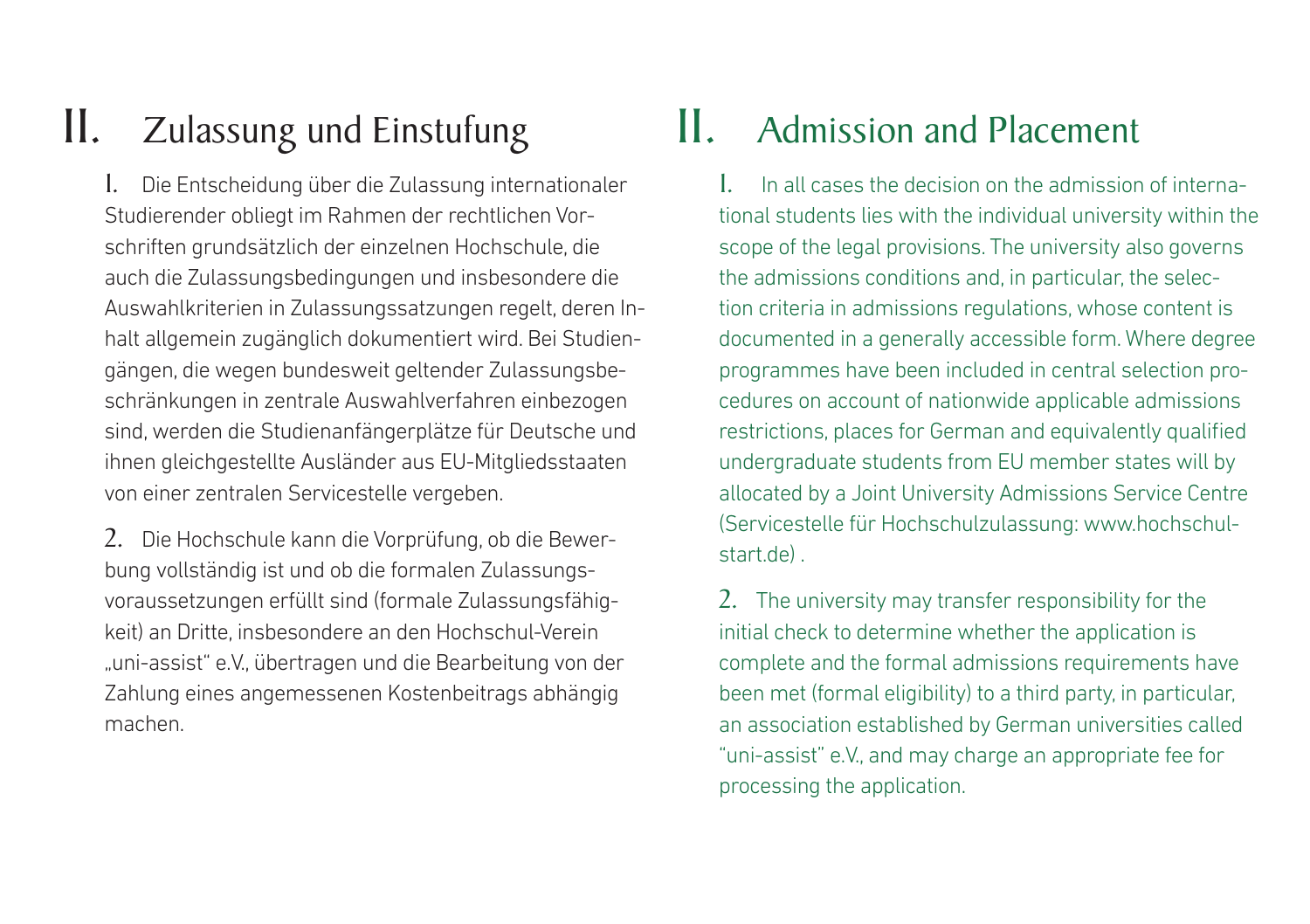3. Bei der Auswahl und Zulassung von Ausländern aus Nicht-EU-Staaten ("Drittstaaten") können nach deutschem Recht andere Verfahren und Regelungen gelten als für Studierende aus EU-Ländern. Insbesondere können die Hochschulen von Drittländer-Bewerbern die Ablegung eines – ggf. kostenpflichtigen – Studierfähigkeitstests verlangen und dessen Ergebnisse bei der Auswahlentscheidung verwerten. Die Hochschule gibt rechtzeitig und allgemein zugänglich bekannt, ob und ggf. in welchen Fächern sie einen solchen Test verlangt und wie die Ergebnisse des Tests bei der Zulassungsentscheidung gewertet werden.

4. Die Zulassung von internationalen Studienbewerbern zu deutschsprachigen Studiengängen setzt in der Regel den Nachweis ausreichender deutscher Sprachkenntnisse voraus, der entweder durch den "Test für Deutsch als Fremdsprache" (TestDaF) im In- oder Ausland oder durch die an der Hochschule abzulegende "Deutsche Sprachprüfung" (DSH) oder durch gleichgestellte Prüfungen erbracht werden kann (vgl. www.sprachnachweis.de). Die Anforderungen können von Hochschule zu Hochschule

3. As far as the selection and admission of foreigners from non-FU states ("third countries") is concerned, different processes and regulations may apply under German law than are applicable for students from EU countries. In particular, the universities can require applicants from third countries to sit a – possibly fee-charging – academic aptitude test and will take the results into consideration when making the selection decision. The university will announce in good time and in a generally accessible format whether and if such a test is required, in which subjects it is required and how the test results are taken into consideration in the admissions decision.

4. The admission of international applicants to degree programmes with German as the language of instruction generally requires proof that the applicant is adequately proficient in the German language, either by taking the "Test für Deutsch als Fremdsprache" (TestDaF) language test in Germany or abroad or by taking the "Deutsche Sprachprüfung für den Hochschulzugang" (DSH)" language examination at the university or by presenting equivalent language certificates (cf. www.sprachnachweis.de). The requirements may differ from university to university as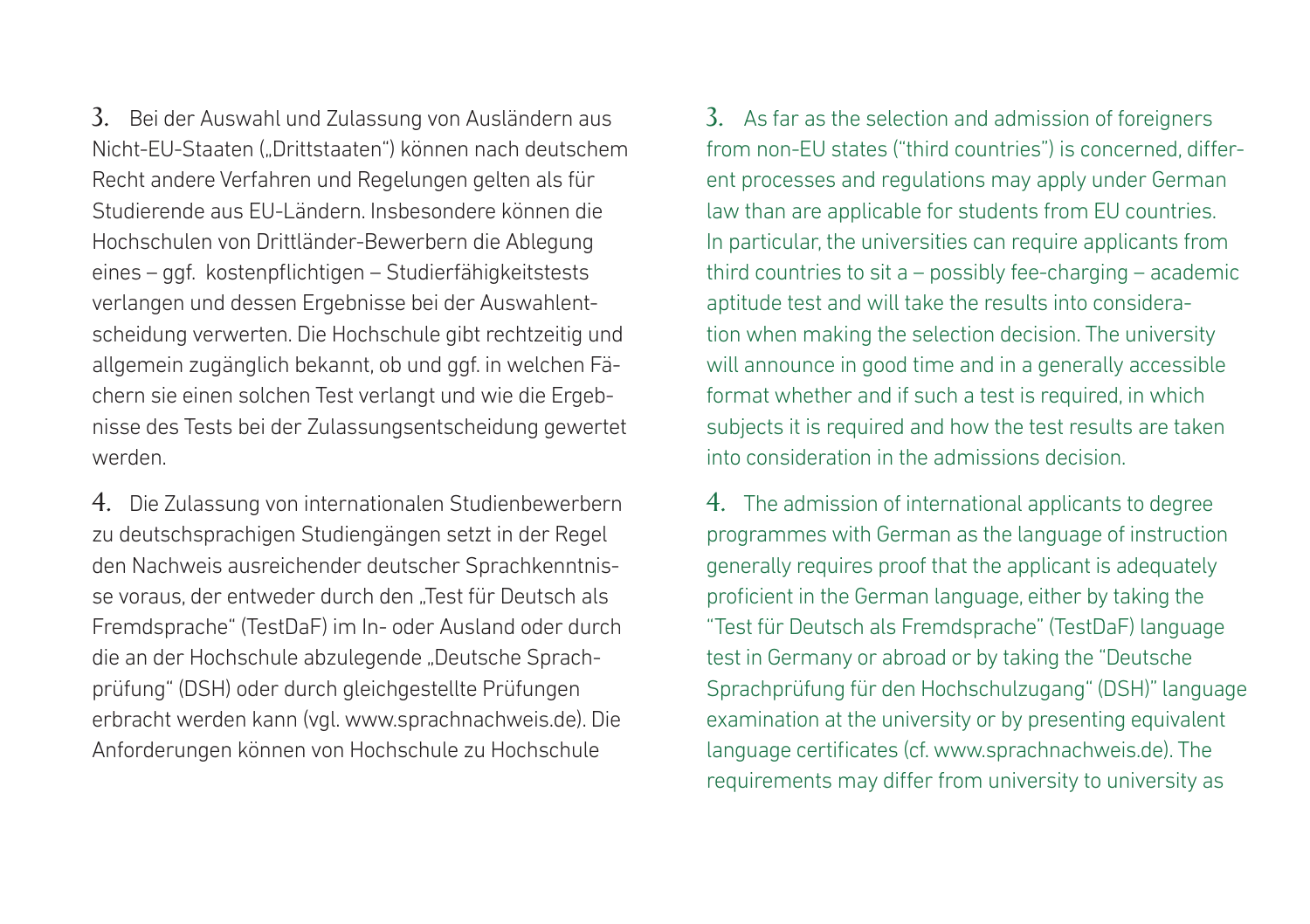und innerhalb derselben Hochschule nach Fächern unterschiedlich sein. Die Hochschule stellt Informationen über ihre Anforderungen bereit.

5. Beantragt ein Studienbewerber, unter Anerkennung und Anrechnung erbrachter Studien- und Prüfungsleistungen, in ein höheres als das Anfangssemester eines Studiengangs eingestuft zu werden, so entscheidet die zuständige Stelle der Hochschule in einem nachprüfbaren Verfahren und in angemessener Frist; dabei kann die Einstufung auch mit Auflagen verbunden werden. Bei Entscheidungen über Anerkennungen und Anrechnungen wird nach dem Grundsatz "gleichwertig, nicht gleichartig" kein schematischer Vergleich, sondern eine Gesamtbetrachtung und Gesamtbewertung zugrunde gelegt. Die von der Kultusministerkonferenz und der Hochschulrektorenkonferenz gebilligten Äquivalenzvereinbarungen sowie Abkommen der Hochschulrektorenkonferenz und im Rahmen von Hochschulpartnerschaften getroffene Absprachen werden beachtet.

6. Die Hochschule verpflichtet sich, die angegebenen Studienprogramme durchzuführen, sobald (internationale) Studierende das Studium aufgenommen haben. Sollten einzelne Module nicht angeboten werden können, bemüht

well as within the same university from one subject/faculty to the next. The university will provide information on the requirements that it expects applicants to meet.

5. If an applicant for a degree programme, under recognition of and credit for academic and examination achievements, applies to be placed in a higher semester for a degree programme, the relevant office at the university will decide on this in a verifiable procedure and within an acceptable timeframe. Under certain circumstances, the placement may also be made subject to certain conditions (conditional placement). As far as recognition and credit decisions are concerned, the principle of "equivalent, not identical" will not be based on a schematic comparison, but rather on an overall analysis and assessment. The equivalence agreements approved by the Standing Conference of the Ministers of Education and Cultural Affairs (KMK) and the German Rectors' Conference (HRK) as well as respective agreements concluded by the German Rectors' Conference, and of those made within the scope of university partnerships, will be respected.

6. The university commits itself to running the specified degree programmes as soon as (international) students have commenced their studies. If individual modules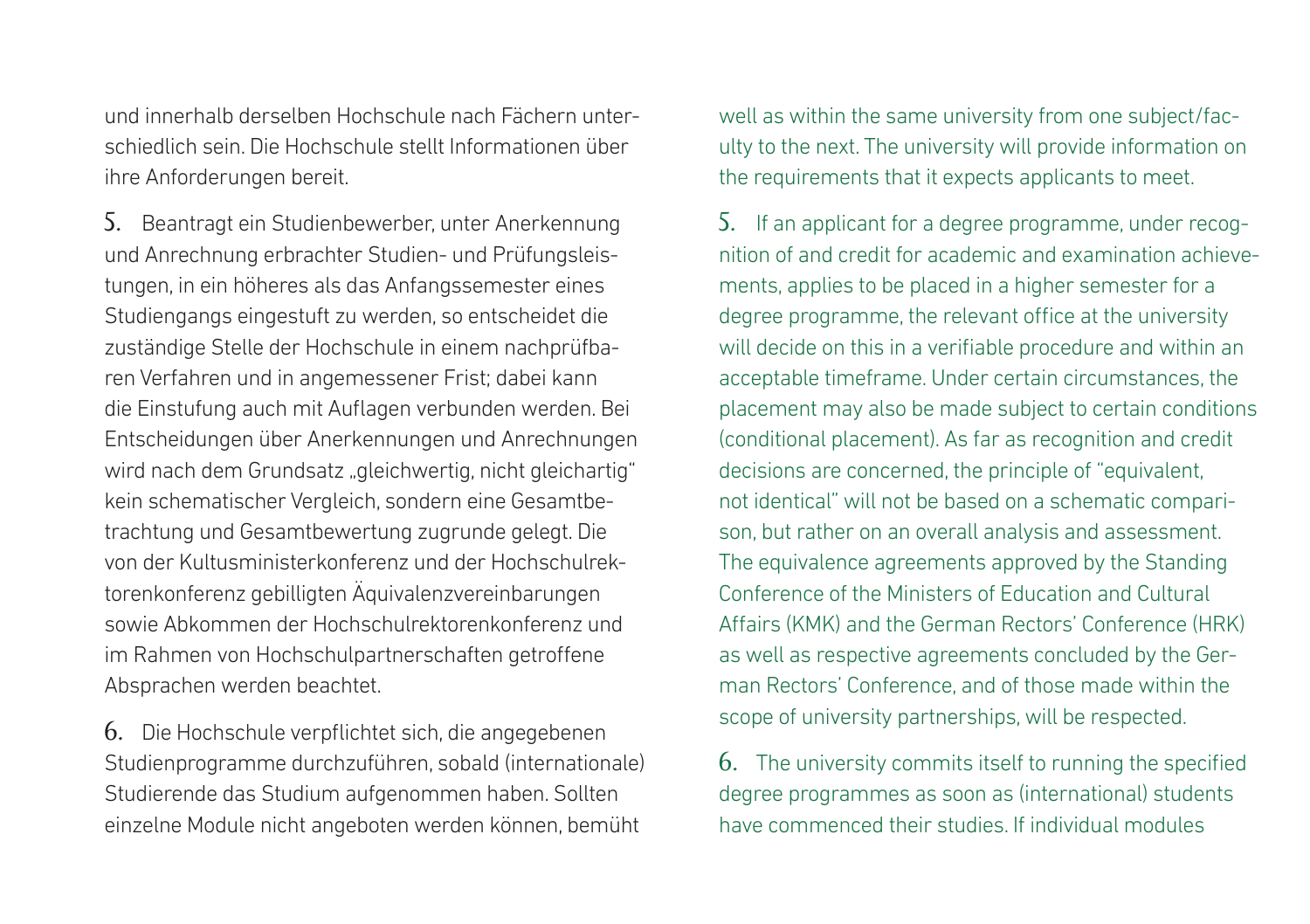sich die Hochschule, adäquaten Ersatz bereitzustellen. Kann ein ganzes Studienprogramm nicht stattfinden, sollte dies umgehend, nach Möglichkeit mindestens drei Monate vor Beginn des Studienprogramms, bekannt gegeben werden. Befinden sich internationale Studierende bereits in Deutschland, um an diesem Studienprogramm teilzunehmen, bemüht sich die Hochschule um einen adäquaten Ersatz.

## III. Fachliche, sprachliche und soziale Betreuung für internationale Studierende

1. Die Hochschule hält für die internationalen Studierenden vor Aufnahme des Studiums spezifische Angebote zur Orientierung im Studium und Leben am Ort bereit. Sie nennt den eingeschriebenen internationalen Studierenden geeignete Ansprechpartner für ihre fachlichen Fragen.

cannot be offered, the university will endeavour to provide adequate replacements. If a whole degree programme cannot be run, this must be announced without delay, as far as possible at least three months prior to the start of the degree programme. If international students have already arrived in Germany to take part in this degree programme, the university will endeavour to find an adequate replacement.

## III. Academic, language and social support, advice and counselling for international students

1. The university will provide specific offerings and services for the international students before they start their studies to help them find out more about studying and living in Germany and about their university town and its surroundings. It will tell the registered international students who the right contact persons are for their academic questions.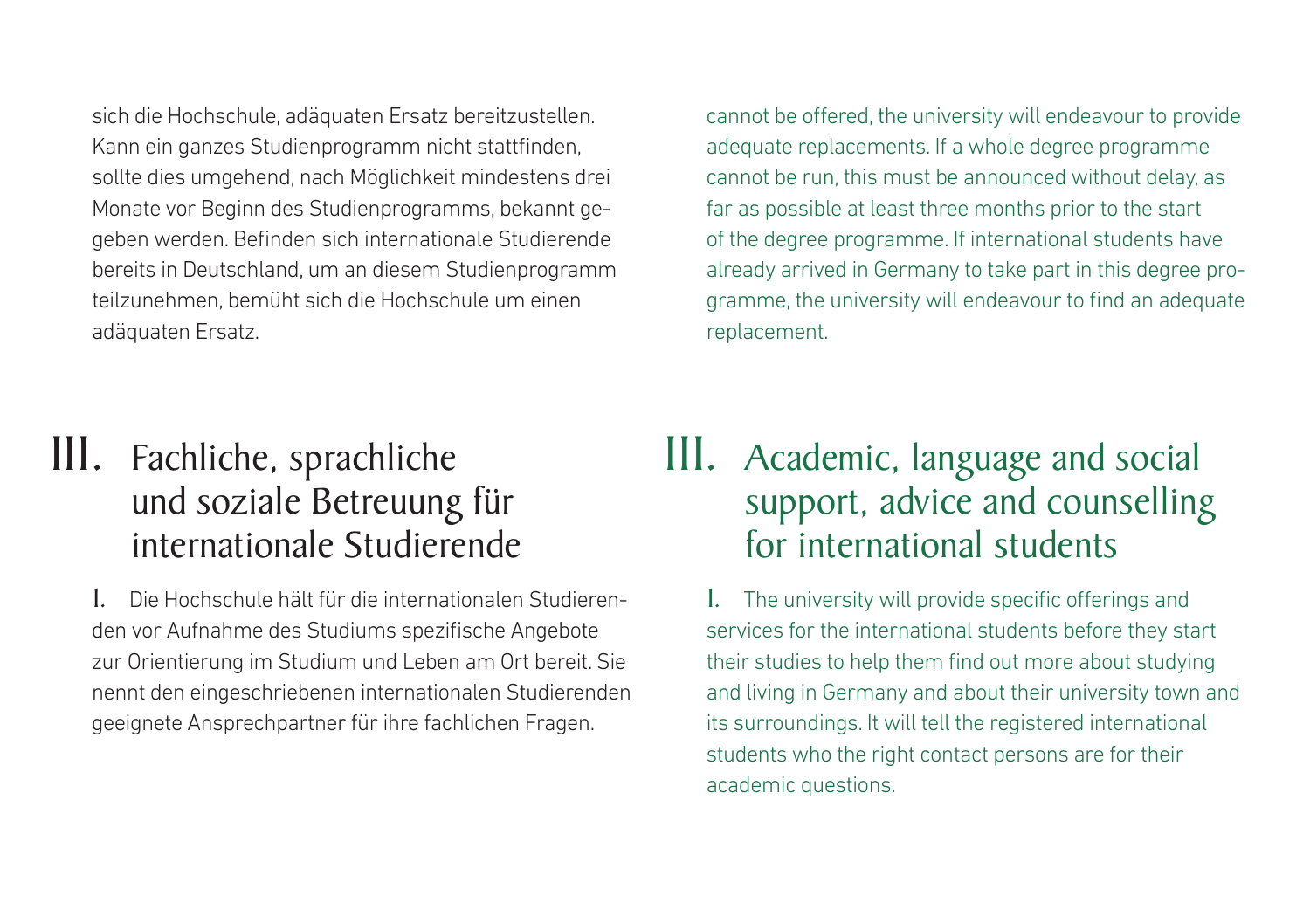2. Die Hochschule unterstützt die Studierenden beim Erlernen und Verbessern ihrer Deutschkenntnisse durch studienvorbereitende und studienbegleitende Sprachkurse. Bietet sie selbst keine Sprachkurse an, informiert sie über Angebote von Dritten.

3. Die Hochschule bietet Programme und Kontakte zur Integration der internationalen Studierenden in die Hochschule, die Lebens- und Arbeitswelt, sowie das kulturelle und gesellschaftliche Umfeld vor Ort. Die soziale Betreuung erstreckt sich, soweit möglich, auch auf in das Studium integrierte Ausbildungsphasen, die außerhalb der Hochschule absolviert werden.

4. Die Hochschule bietet internationalen Studierenden mit der Zulassung auch Unterstützung bei der Wohnungssuche vor Ort an, mindestens durch sachdienliche Information über den Wohnungsmarkt und studentischen Wohnraum.

5. Die Hochschule nennt den internationalen Studierenden ihre zuständigen Ansprechpartner an der Hochschule und in den Behörden für aufenthaltsrechtliche Fragen und hilft bei Unklarheiten.

2. The university will support the students in acquiring and improving their German language skills by providing pre-study and study-integrated language courses. If the university itself does not offer language courses, it will advise students about courses offered by third parties.

3. The university will offer programmes and contacts to help the international students integrate into university life, everyday life, and the working world, as well as into the local and regional cultural and social setting. Support in social matters, advice and counselling will, as far as possible, include study-integrated training phases completed outside the university (extramural).

4. The university will also offer to help international students, who have been admitted to studies, find a place to live in the town in question by at least providing useful information on the housing market and student housing.

5. The university will advise the international students who the contact persons at the university and at the authorities responsible for residence permit questions are and will assist in the event of uncertainties.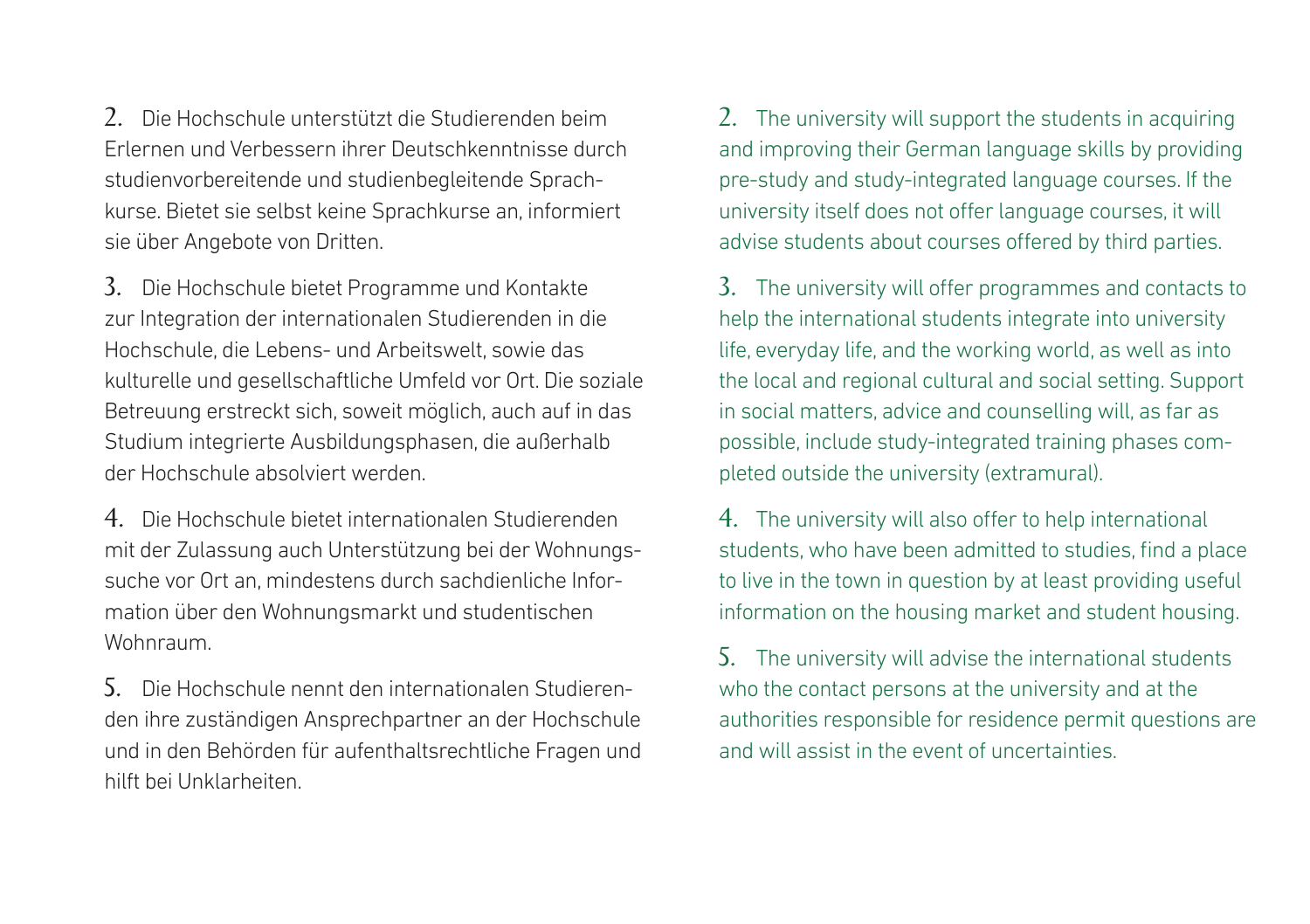6. Die Hochschule klärt Studierende über das geltende Recht in Hinsicht auf den Schutz geistigen Eigentums auf. Studierende werden frühzeitig über Wesen und Konsequenzen des Plagiats in wissenschaftlicher und künstlerischer Arbeit informiert. Die Hochschule stellt sicher, dass von Studierenden entwickeltes geistiges Eigentum (Forschungsergebnisse, künstlerische Leistungen) im Rahmen geltenden Rechts geschützt wird.

6. The university will inform the students about the applicable law relating to intellectual property rights. Students will be advised at an early stage about the nature and consequences of plagiarism in scientific and artistic work. The university will ensure that intellectual property developed by students (research findings, artistic work) will be protected within the scope of the applicable law.

## IV. Leistungen für internationale Studierende zum und nach Abschluss des Studiums

1. Die Hochschule stellt sicher, dass Abschlusszeugnisse und Dokumente zur Bescheinigung der Teilnahme oder des Abschlusses eines Studienprogramms internationalen Studierenden fristgerecht und gebührenfrei zugestellt werden.

Mit dem Abschlusszeugnis wird ein Diploma Supplement ausgestellt. Auf Antrag stellt die Hochschule von ihr bestätigte englische Übersetzungen der Abschlussdokumente

#### IV. Services for international students on and after completing their studies

1. The university will ensure that appropriate degree certificates and documents certifying the holder's participation in or completion of a degree programme will be delivered to the international students on time and free of charge.

A Diploma Supplement will be issued together with the degree certificate. On application, the university will issue duly authenticated English translations of the graduation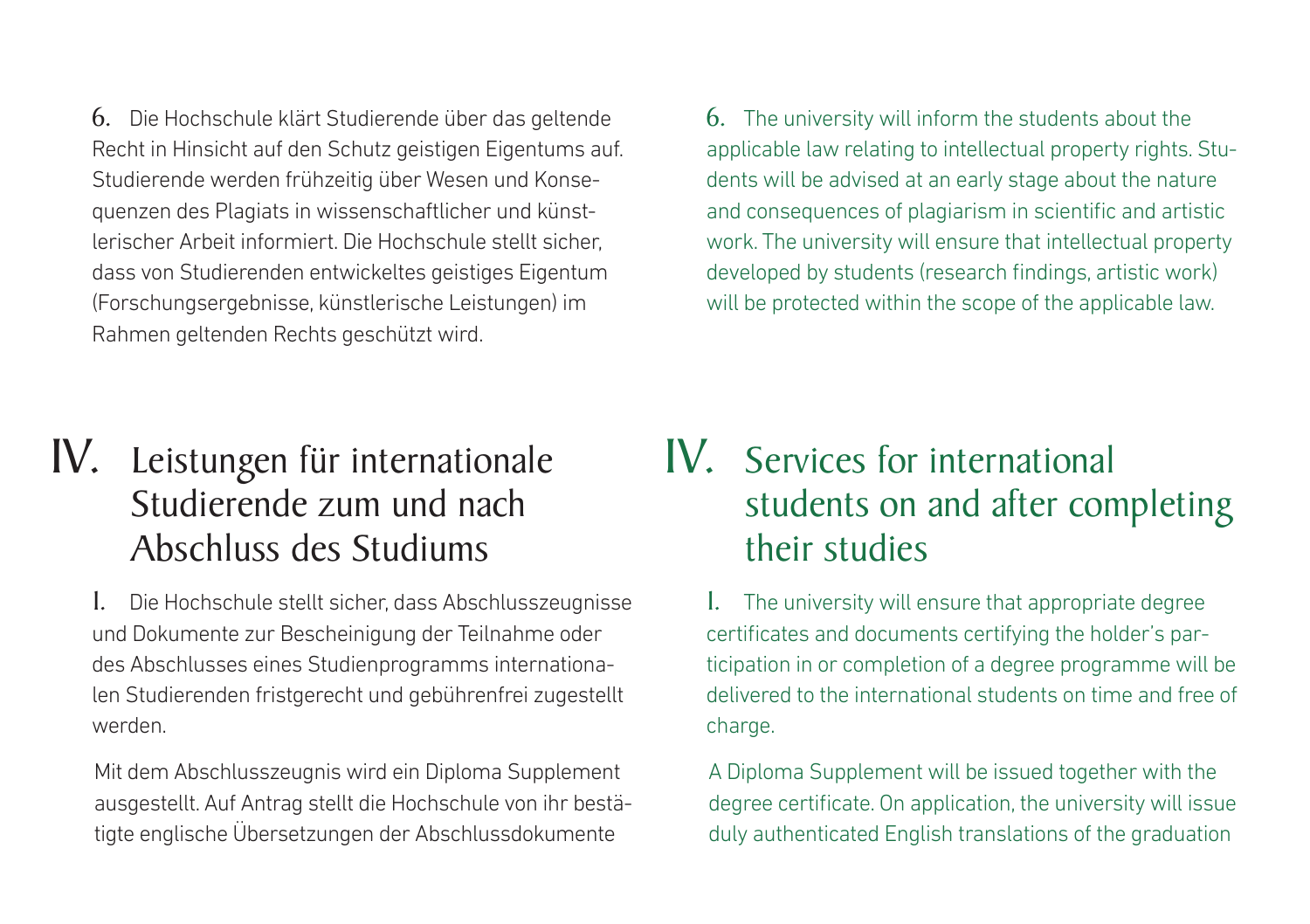aus (Verleihungsurkunde, Prüfungszeugnis und/oder Transkript).

2. Die Hochschule bemüht sich, internationalen Studierenden während und zum Abschluss des Studiums begleitende Beratung und Informationen zu Berufsmöglichkeiten anzubieten.

3. Die Hochschule bietet ehemaligen Studierenden Möglichkeiten für einen fortdauernden Kontakt mit ihrer Einrichtung und informiert sie auch über die Rückkehrerund Alumniangebote, die von überregionalen Förderungsorganisationen bereitgestellt werden (z.B. www.alumniportal-deutschland.org).

documents (Degree Certificate, Examination Certificate and/or Transcript of Records).

2. The university will endeavour to provide international students with relevant advice and information on career opportunities during their studies as well as upon completing their studies.

3. The university will offer former students (alumni) opportunities with which they can maintain their contacts with their institution and will also inform them about programmes provided by national funding organisations in Germany for returnees and alumni heading for their home countries (e.g. www.alumniportal-deutschland.org).

## V. Umgang mit Beschwerden

1. Die Hochschule benennt eine Stelle, bei der sich internationale Studierende wegen der Nichteinhaltung dieses Kodex beschweren und um Abhilfe ersuchen können (z.B. das für Internationale Angelegenheiten zuständige Mitglied der Hochschulleitung). Die abschließende Entscheidung über die Beschwerde darf nicht derjenigen Stelle überlassen bleiben, gegen die sich die Beschwerde

## V. Handling Complaints

1. The university will name a contact point for international students to file complaints and to request corrective action in cases of non-compliance with the Code of Conduct (e.g. the university executive member responsible for international affairs). The full and final decision on the complaint must not be left to the office against which the complaint was made. The complainant's right to appeal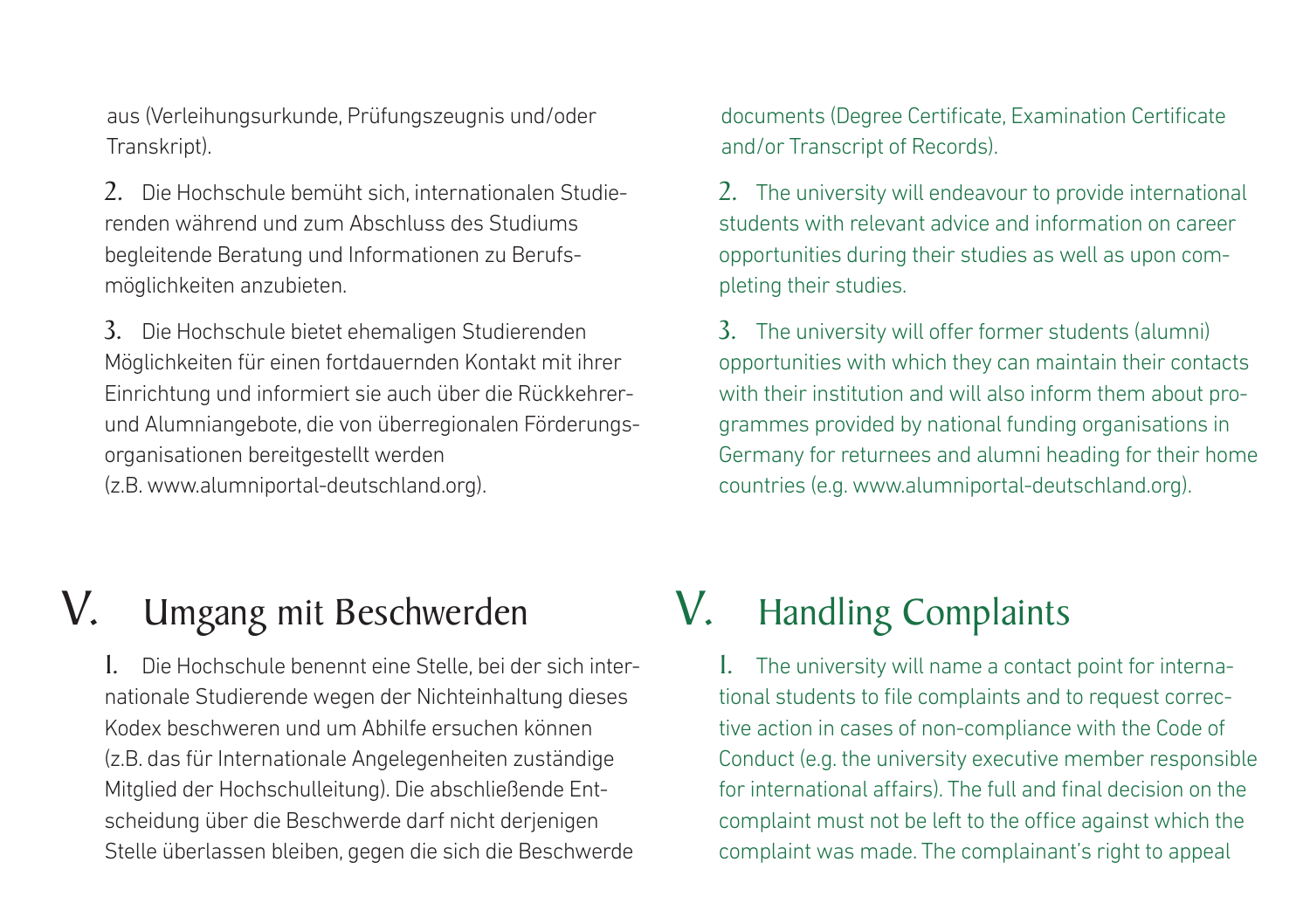richtet. Das Recht des Beschwerdeführers, gegen Verwaltungsakte der Hochschule Widerspruch einzulegen oder in entsprechenden Fällen den Rechtsweg zu den Zivil-, Verwaltungs- und Strafgerichten zu beschreiten, bleibt unbenommen.

2. Sollten Streitigkeiten nicht innerhalb der Hochschule beigelegt werden können, haben internationale Studierende die Möglichkeit, sich an eine Gemeinsame Vermittlungsstelle zu wenden, die bei der HRK eingerichtet wird.

# VI. Inkrafttreten

1. Der Kodex tritt nach Annahme durch die HRK-Mitgliederversammlung in Kraft und ist bis auf Widerruf gültig. Änderungen des Kodex bedürfen des Beschlusses der HRK-Mitgliedersammlung.

2. Die HRK legt den Kodex den Hochschulen zum Beitritt vor. Der Beitritt einer Hochschule geschieht durch Beitrittserklärung gegenüber der HRK. Die HRK führt eine Liste der Hochschulen, die dem Kodex beigetreten sind; die Liste wird im Hochschulkompass der HRK dokumentiert (www.hochschulkompass.de).

against administrative acts by the university or, in appropriate cases, to take legal action before civil, administrative or criminal courts remains unaffected.

2. If disputes cannot be settled within the university, international students may appeal to a Joint Arbitration Office based at the HRK.

# VI. Entry into Force

1. The Code of Conduct will enter into force after it has been adopted by the HRK General Meeting and will remain in force until such time as it is revoked. Amendments to the Code of Conduct require a decision by the HRK General Meeting.

2. The HRK will submit the Code of Conduct to the universities for accession. Accession by a university will be effected by notifying the HRK. The HRK will maintain a list of universities that have acceded to the Code of Conduct; the list will be documented in the HRK Higher Education Compass (Hochschulkompass: www.hochschulkompass.de).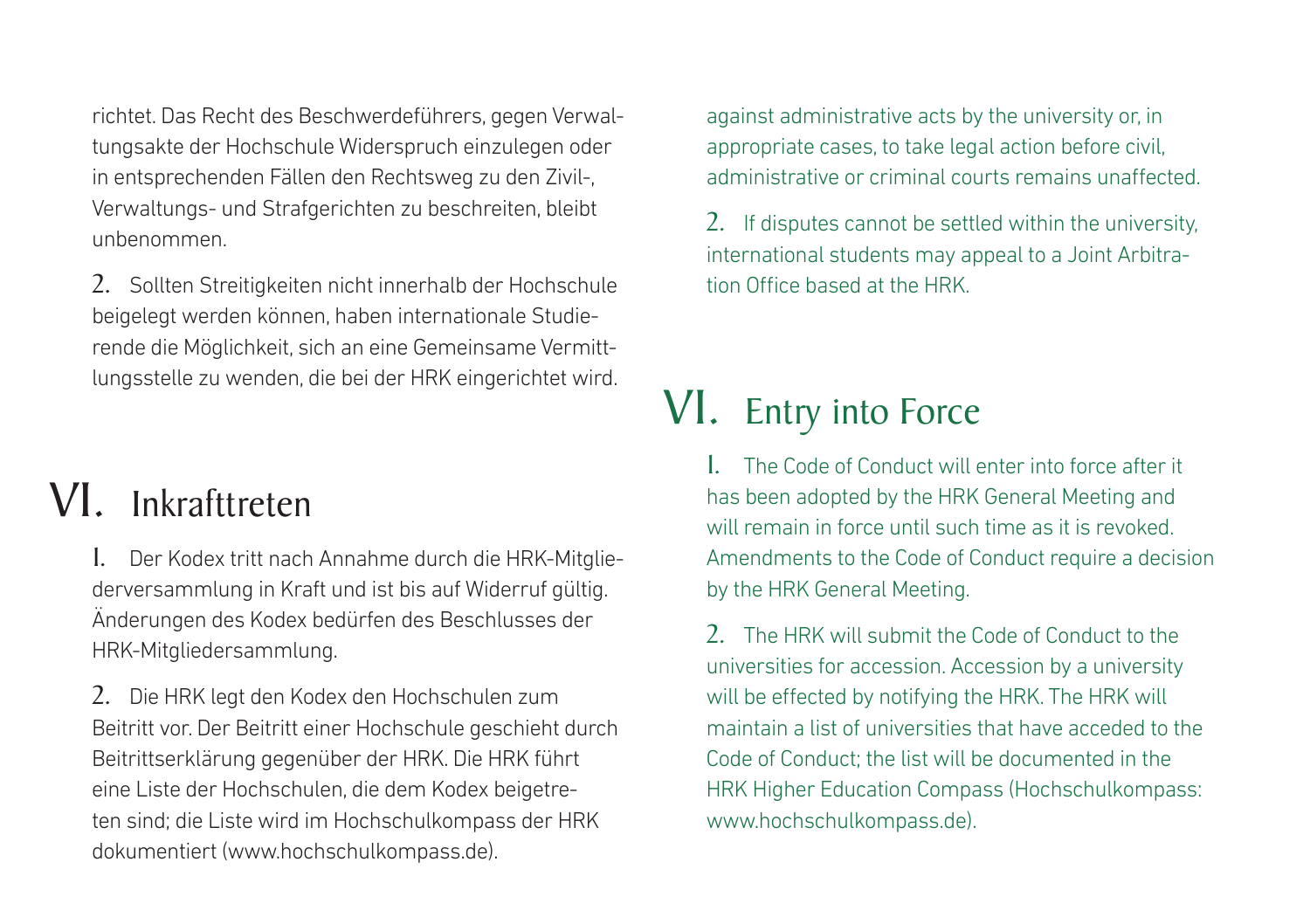

 $\epsilon$ GATE **M**Germany - Mitglied bei GATE-Germany, dem Konsortium der deutschen Hochschulen für das internationale Hochschulmarketing

| Fachhochschule Aachen                                                    | GATE <b>M</b> Germany      |
|--------------------------------------------------------------------------|----------------------------|
| Rheinisch-Westfälische Technische Hochschule Aachen                      | GATE <b>W</b> Germany      |
| Hochschule Albstadt-Sigmaringen                                          | GATE //Germany             |
| Hochschule für angewandte Wissenschaften<br>Fachhochschule Amberg-Weiden |                            |
| Hochschule Anhalt (FH).<br>Hochschule für angewandte Wissenschaften      | GATE Tremany               |
| Hochschule für angewandte Wissenschaften -<br>Fachhochschule Augsburg    |                            |
| Otto-Friedrich-Universität Bamberg                                       | c<br>GATE <b>M</b> Germany |
| Freie Universität Berlin                                                 | GATE <b>M</b> Germany      |
| Hochschule für Technik und Wirtschaft Berlin                             |                            |
| Hochschule für Wirtschaft und Recht Berlin                               | c<br>GATE <b>M</b> Germany |
| Technische Universität Berlin                                            | GATE //Germany             |
| Hochschule Biberach                                                      |                            |
| Universität Bielefeld                                                    | GATE <b>M</b> Germany      |

# CODE of CONDUCT Signatare/Signatories

| Hochschule Bochum                                                                      |                       |
|----------------------------------------------------------------------------------------|-----------------------|
| Ruhr-Universität Bochum                                                                | GATE <b>M</b> Germany |
| Rheinische Friedrich-Wilhelms-Universität Bonn                                         | GATE <b>W</b> Germany |
| Technische Fachhochschule Georg Agricola für Rohstoff,<br>Energie und Umwelt zu Bochum |                       |
| Fachhochschule Brandenburg                                                             |                       |
| Fachhochschule Braunschweig/Wolfenbüttel                                               |                       |
| Technische Universität Carolo-Wilhelmina zu Braunschweig                               | GATE <b>M</b> Germany |
| Hochschule für Künste Bremen                                                           |                       |
| Universität Bremen                                                                     | GATE <b>M</b> Germany |
| Technische Universität Chemnitz                                                        | GATE //Germany        |
| Hochschule für angewandte Wissenschaften<br>Fachhochschule Coburg                      | GATE <b>M</b> Germany |
| Brandenburgische Technische Universität Cottbus                                        |                       |
| <b>Hochschule Darmstadt</b>                                                            | GATE <b>M</b> Germany |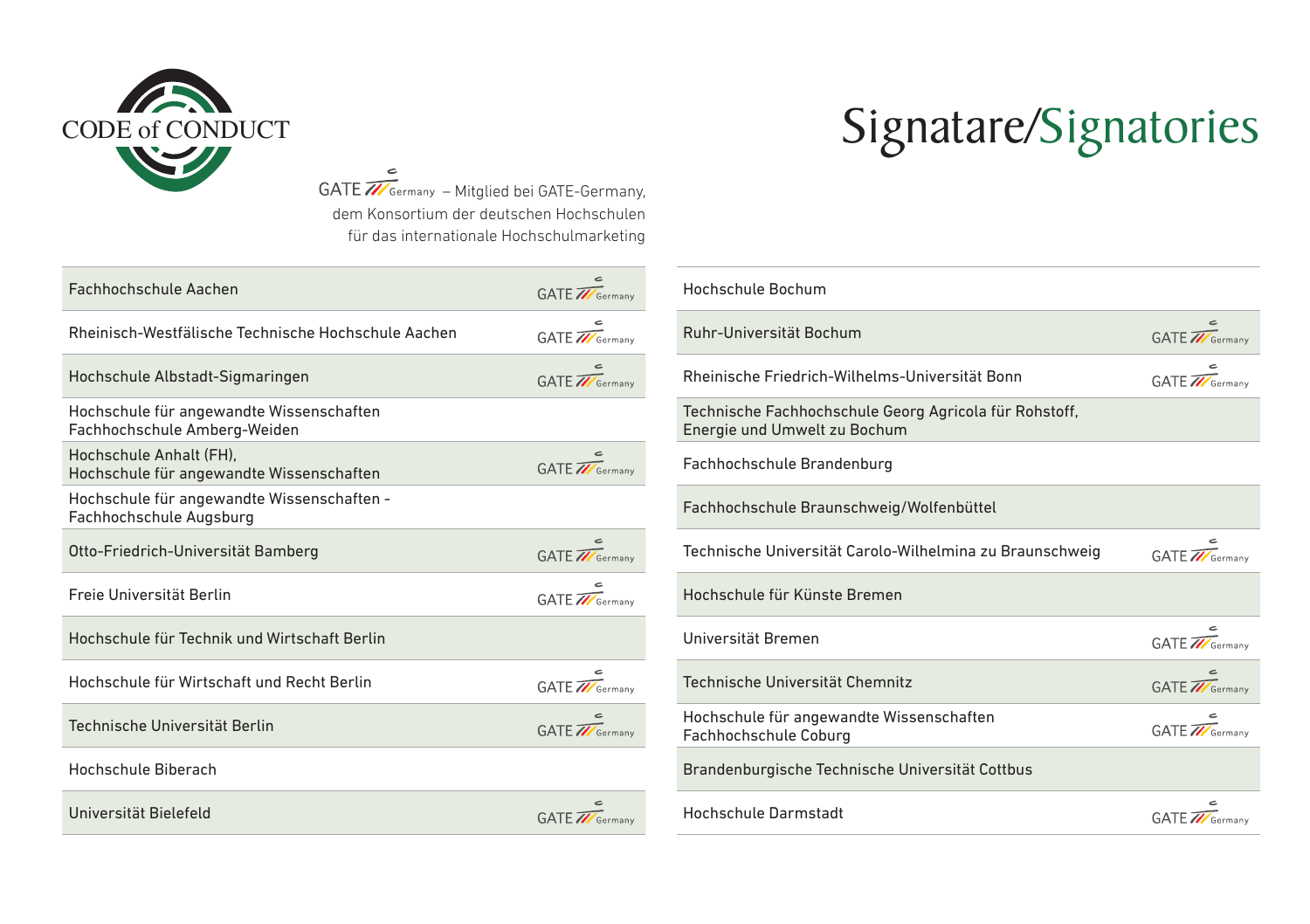| <b>Hochschule Deggendorf</b>                                    | GATE <b>W</b> Germany |
|-----------------------------------------------------------------|-----------------------|
| <b>Fachhochschule Dortmund</b>                                  | GATE <b>M</b> Germany |
| Technische Universität Dortmund                                 |                       |
| Hochschule für Musik "Carl Maria von Weber" Dresden             |                       |
| Hochschule für Technik und Wirtschaft Dresden (FH)              |                       |
| Technische Universität Dresden                                  | GATE <b>M</b> Germany |
| Universität Duisburg-Essen                                      | GATE <b>W</b> Germany |
| Heinrich-Heine-Universität Düsseldorf                           |                       |
| Robert-Schumann-Hochschule Düsseldorf                           |                       |
| Universität Erfurt                                              | GATE <b>M</b> Germany |
| Friedrich-Alexander-Universität Erlangen-Nürnberg               | GATE Tremany          |
| Folkwang Hochschule Essen                                       |                       |
| Europa-Universität Viadrina Frankfurt (Oder)                    | GATE Tremany          |
| Johann Wolfgang Goethe-Universität Frankfurt am Main            | GATE Tremany          |
| Hochschule Furtwangen - Informatik, Technik, Wirtschaft, Medien | GATE <b>M</b> Germany |
| Georg-August-Universität Göttingen                              | GATE <b>M</b> Germany |
| Ernst-Moritz-Arndt-Universität Greifswald                       | GATE <b>M</b> Germany |

| Martin-Luther-Universität Halle-Wittenberg                              | GATE <b>M</b> Germany |
|-------------------------------------------------------------------------|-----------------------|
| Bucerius Law School, Hochschule für Rechtswissenschaft                  |                       |
| Technische Universität Hamburg-Harburg                                  | GATE <b>M</b> Germany |
| Universität Hamburg                                                     | GATE <b>W</b> Germany |
| <b>Fachhochschule Hannover</b>                                          |                       |
| Hochschule für Musik und Theater Hannover                               |                       |
| Gottfried Wilhelm Leibniz Universität Hannover                          | GATE <b>M</b> Germany |
| <b>Hochschule Harz</b>                                                  |                       |
| Ruprecht-Karls-Universität Heidelberg                                   | GATE Tremany          |
| Universität Hildesheim                                                  |                       |
| Hochschule für angewandte Wissenschaften -<br>Fachhochschule Hof        | GATE <b>M</b> Germany |
| Universität Hohenheim                                                   | GATE / Germany        |
| Technische Universität Ilmenau                                          | GATE <b>M</b> Germany |
| Hochschule für angewandte Wissenschaften -<br>Fachhochschule Ingolstadt |                       |
| Hochschule Karlsruhe - Technik und Wirtschaft                           | GATE <b>M</b> Germany |
| Christian-Albrechts-Universität zu Kiel                                 | GATE //Germany        |
| Fachhochschule Koblenz                                                  |                       |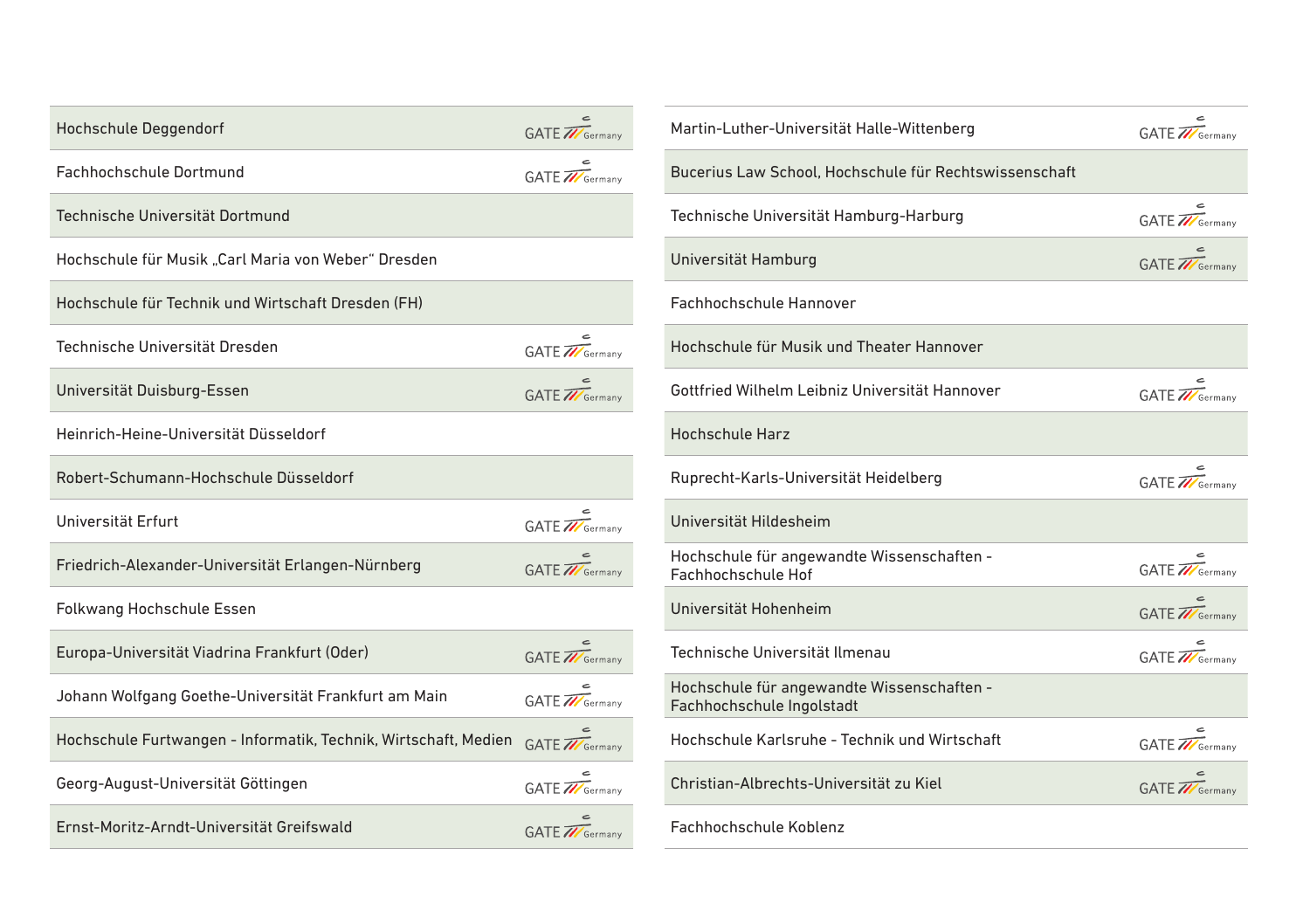| Fachhochschule Köln                                      | GATE //Germany        |
|----------------------------------------------------------|-----------------------|
| Kunsthochschule für Medien Köln                          |                       |
| Universität zu Köln                                      | GATE <b>M</b> Germany |
| Hochschule Konstanz - Technik, Wirtschaft und Gestaltung |                       |
| Universität Konstanz                                     | GATE <b>M</b> Germany |
| Handelshochschule Leipzig                                | GATE <b>M</b> Germany |
| Universität Leipzig                                      | GATE <b>W</b> Germany |
| Universität zu Lübeck                                    |                       |
| Leuphana Universität Lüneburg                            | GATE / Germany        |
| Hochschule Magdeburg-Stendal                             | GATE <b>M</b> Germany |
| Fachhochschule Mainz                                     |                       |
| Johannes Gutenberg-Universität Mainz                     | GATE Tremany          |
| Philipps-Universität Marburg                             |                       |
| Hochschule Merseburg (FH)                                |                       |
| Hochschule Mittweida (FH)                                |                       |
| Ludwig-Maximilians-Universität München                   | GATE <b>M</b> Germany |
| Technische Universität München                           | GATE //Germany        |

| Fachhochschule Münster                                                                | GATE //Germany        |
|---------------------------------------------------------------------------------------|-----------------------|
| Westfälische Wilhelms-Universität Münster                                             | GATE <b>M</b> Germany |
| Hochschule für angewandte Wissenschaften,<br>Fachhochschule Neu-Ulm                   |                       |
| Hochschule Niederrhein                                                                |                       |
| Georg-Simon-Ohm Hochschule für angewandte Wissenschaften<br>- Fachhochschule Nürnberg | GATE <b>M</b> Germany |
| Hochschule für Wirtschaft und Umwelt Nürtingen                                        |                       |
| Lutherische Theologische Hochschule Oberursel                                         |                       |
| Carl von Ossietzky Universität Oldenburg                                              | GATE <b>M</b> Germany |
| Fachhochschule Osnabrück                                                              | GATE <b>M</b> Germany |
| Universität Osnabrück                                                                 | GATE / Germany        |
| Universität Paderborn                                                                 | GATE <b>M</b> Germany |
| Universität Passau                                                                    | GATE / Germany        |
| Hochschule für angewandte Wissenschaften -<br>Fachhochschule Regensburg               | GATE <b>M</b> Germany |
| Universität Regensburg                                                                | GATE <b>M</b> Germany |
| Hochschule Reutlingen - Hochschule für Technik, Wirtschaft,<br>Informatik, Design     | GATE <b>W</b> Germany |
| Hochschule Rhein-Main                                                                 |                       |
| Hochschule für angewandte Wissenschaften -<br>Fachhochschule Rosenheim                |                       |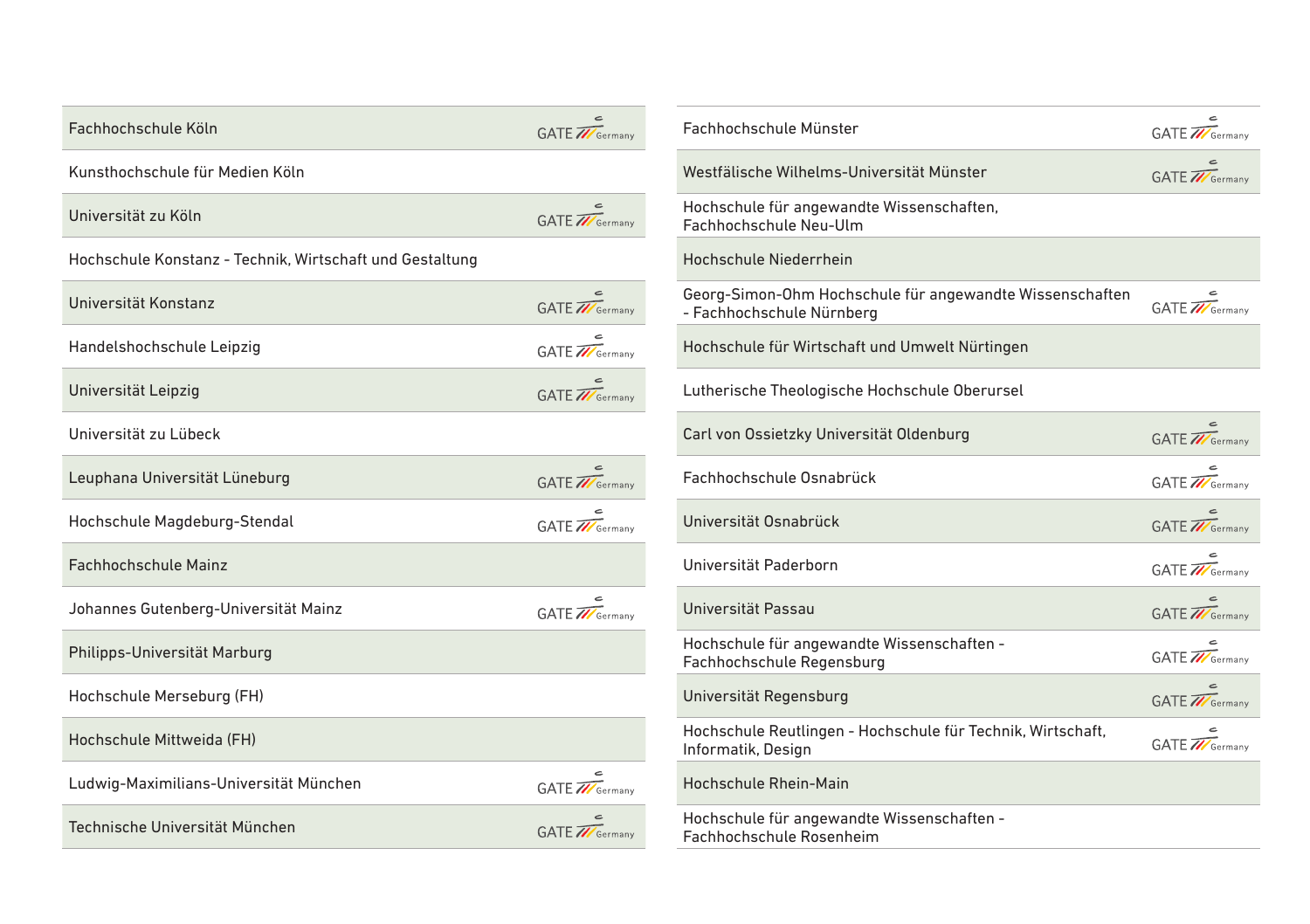| Universität des Saarlandes                                                  | GATE / Germany        |
|-----------------------------------------------------------------------------|-----------------------|
| Philologisch-Theologische Hochschule Sankt Georgen                          |                       |
| Deutsche Hochschule für Verwaltungswissenschaften Speyer                    |                       |
| Fachhochschule Stralsund                                                    | GATE <b>M</b> Germany |
| Universität Stuttgart                                                       | GATE <b>M</b> Germany |
| Fachhochschule Trier - Hochschule für Technik.<br>Wirtschaft und Gestaltung |                       |
| Universität Trier                                                           |                       |
| Eberhard-Karls-Universität Tübingen                                         | GATE Tremany          |
| Hochschule Ulm - Technik, Informatik und Medien                             |                       |
| Universität Ulm                                                             | GATE <b>M</b> Germany |
| Hochschule für Musik Franz Liszt Weimar                                     | GATE Tremany          |
| Bauhaus-Universität Weimar                                                  | GATE <b>M</b> Germany |
| Technische Hochschule Wildau (FH)                                           |                       |
| Hochschule Wismar                                                           |                       |
| Bergische Universität Wuppertal                                             |                       |
| Julius-Maximilians-Universität Würzburg                                     | GATE <b>M</b> Germany |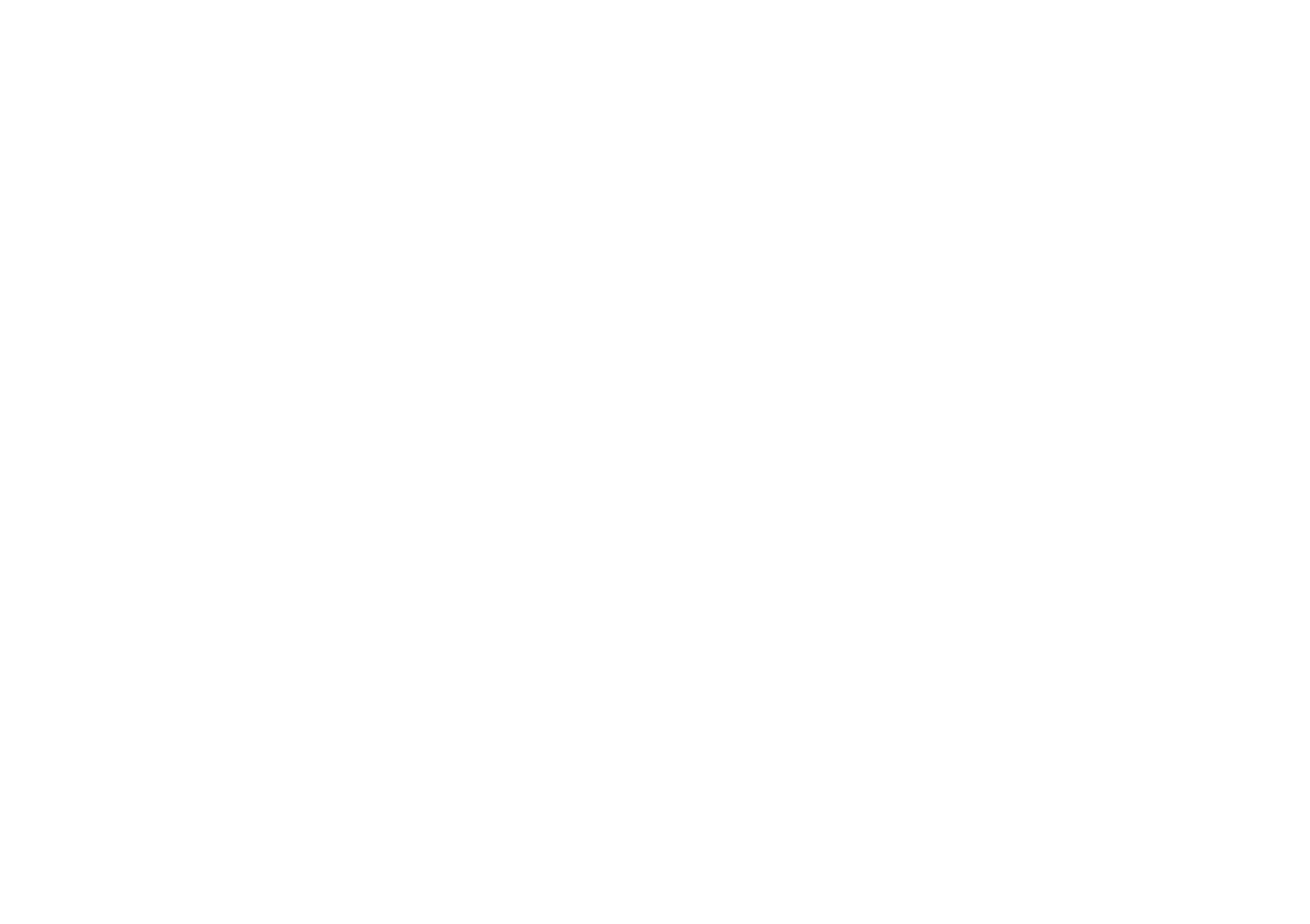#### Impressum

| Herausgeber:     | Deutscher Akademischer Austauschdienst<br>German Academic Exchange Service<br>Kennedyallee 50, 53175 Bonn, Germany<br>www.daad.de<br>Gruppe Kommunikation und Marketing,<br>Geschäftsstelle GATE-Germany<br>Hochschulrektorenkonferenz<br>German Rectors' Conference<br>Ahrstraße 39, 53175 Bonn, Germany |
|------------------|-----------------------------------------------------------------------------------------------------------------------------------------------------------------------------------------------------------------------------------------------------------------------------------------------------------|
|                  | www.hrk.de                                                                                                                                                                                                                                                                                                |
| Redaktion:       | Dr. Irene Jansen, Dorothea Mahnke, DAAD<br>Marijke Wahlers, Ulrike Koch, HRK                                                                                                                                                                                                                              |
| Ubersetzung:     | Guy Moore, Bonn; Robert Brambeer, Krefeld                                                                                                                                                                                                                                                                 |
| Gestaltung/Satz: | www.axeptDESIGN.de                                                                                                                                                                                                                                                                                        |
| Druck:           | Brandenburgische Universitätsdruckerei und<br>Verlagsgesellschaft Potsdam mbH                                                                                                                                                                                                                             |
| Auflage:         | Juli 2010 - 2.300 Ex.                                                                                                                                                                                                                                                                                     |

Redaktionsschluss Juli 2010 © DAAD, HRK Printed in Germany

Diese Publikation wird aus Zuwendungen des Bundesministeriums für Bildung und Forschung an den DAAD finanziert.



Bundesministerium<br>für Bildung<br>und Forschung